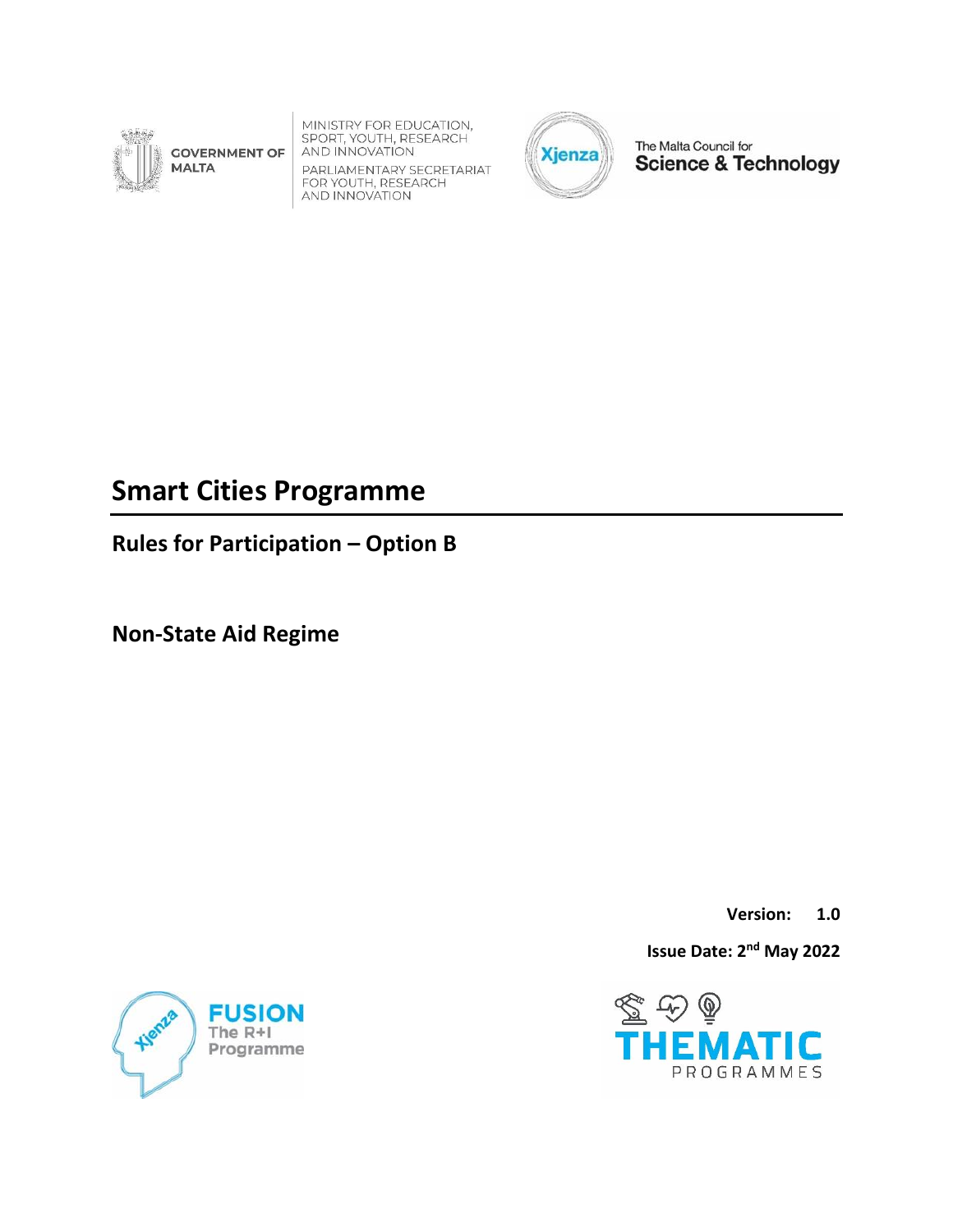## Contents

| $\mathbf{1}$   |       |  |  |  |
|----------------|-------|--|--|--|
|                | 1.1   |  |  |  |
|                | 1.2   |  |  |  |
|                | 1.3   |  |  |  |
|                | 1.4   |  |  |  |
|                | 1.5   |  |  |  |
| $\overline{2}$ |       |  |  |  |
| 3              |       |  |  |  |
|                | 3.1   |  |  |  |
|                | 3.2   |  |  |  |
|                | 3.3   |  |  |  |
|                | 3.4   |  |  |  |
|                | 3.5   |  |  |  |
|                | 3.6   |  |  |  |
|                | 3.6.1 |  |  |  |
|                | 3.6.2 |  |  |  |
| 4              |       |  |  |  |
|                | 4.1   |  |  |  |
|                | 4.1.1 |  |  |  |
|                | 4.1.2 |  |  |  |
|                | 4.1.3 |  |  |  |
|                | 4.2   |  |  |  |
| 5              |       |  |  |  |
| 6              |       |  |  |  |
|                | 6.1   |  |  |  |
|                | 6.2   |  |  |  |
|                | 6.3   |  |  |  |
|                | 6.4   |  |  |  |
| $\overline{7}$ |       |  |  |  |
|                | 7.1   |  |  |  |
|                | 7.2   |  |  |  |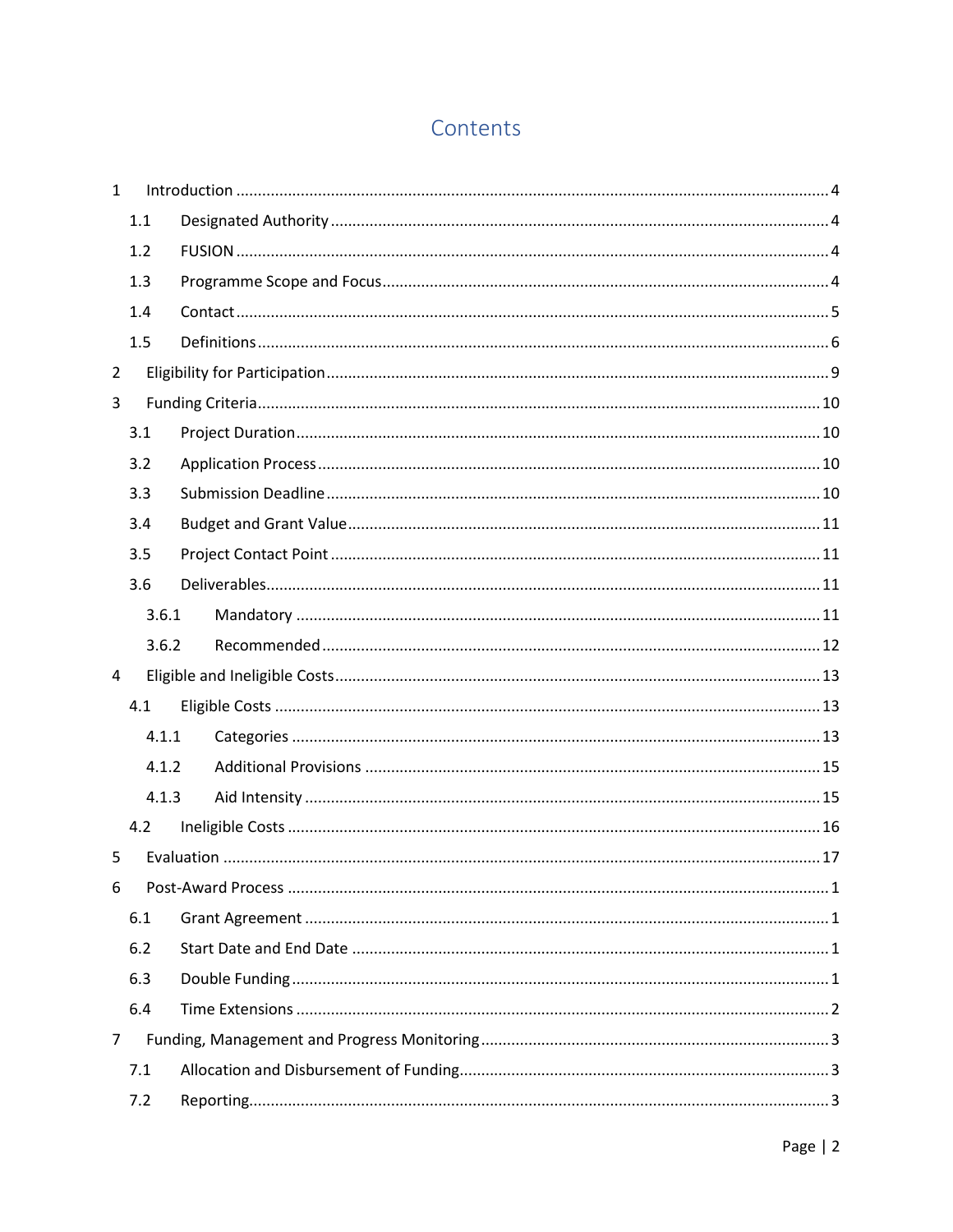| 7.4 |  |  |  |
|-----|--|--|--|
| 7.5 |  |  |  |
|     |  |  |  |
|     |  |  |  |
|     |  |  |  |
|     |  |  |  |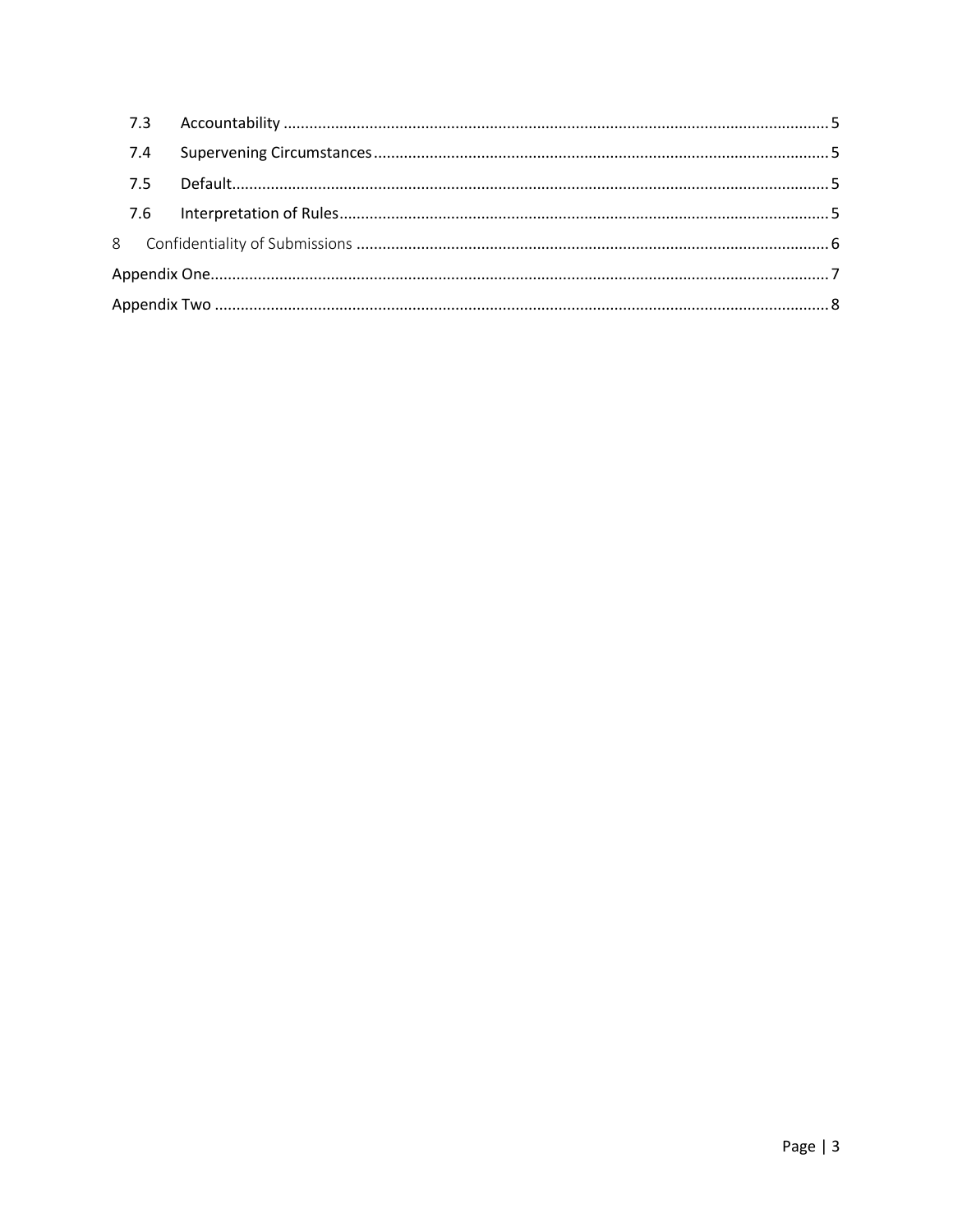## <span id="page-3-0"></span>1 Introduction

### <span id="page-3-1"></span>1.1 Designated Authority

This incentive is administered by the Malta Council for Science and Technology for an on behalf of the Foundation for Science and Technology (hereinafter referred to as the 'Council').

## <span id="page-3-2"></span>1.2 FUSION

FUSION is a national funding programme that drives and supports local Research and Innovation (R&I), as well as providing the necessary support for researchers and technologists to turn their innovative ideas into a market-ready reality. FUSION is supported through Malta Government funds and is managed by the Malta Council for Science and Technology (MCST) as the Managing Authority.

The main objectives of FUSION are:

- i. to raise the level and profile of locally funded research;
- ii. to ingrain R&I at the heart of the Maltese economy;
- iii. to spur knowledge-driven and value-added growth and;
- iv. to sustain improvements in the quality of life.

These can be achieved since research results and innovation have the potential of translating themselves into commercial activities which generate a multiplier effect on the economy, by increasing Malta's competitiveness through the creation of additional high-value and knowledge intensive employment opportunities in Malta's priority industries.

### <span id="page-3-3"></span>1.3 Programme Scope and Focus

Smart cities can be defined as cities where the interaction between different forms of data across buildings, vehicles, citizens & assets is used to manage and improve all aspects of city life. The goal of smart cities is to make them more efficient and sustainable to improve quality of life for their residents.

We here forth propose a framework which considers all the 3 phases of a smart city: **Building** (which targets materials & systems), **Operating** (which targets urban assets) and **Living** (which targets dwellers) in the City. Based on this framework, there are several sub-themes which fall under the scope of the Smart Cities Programme.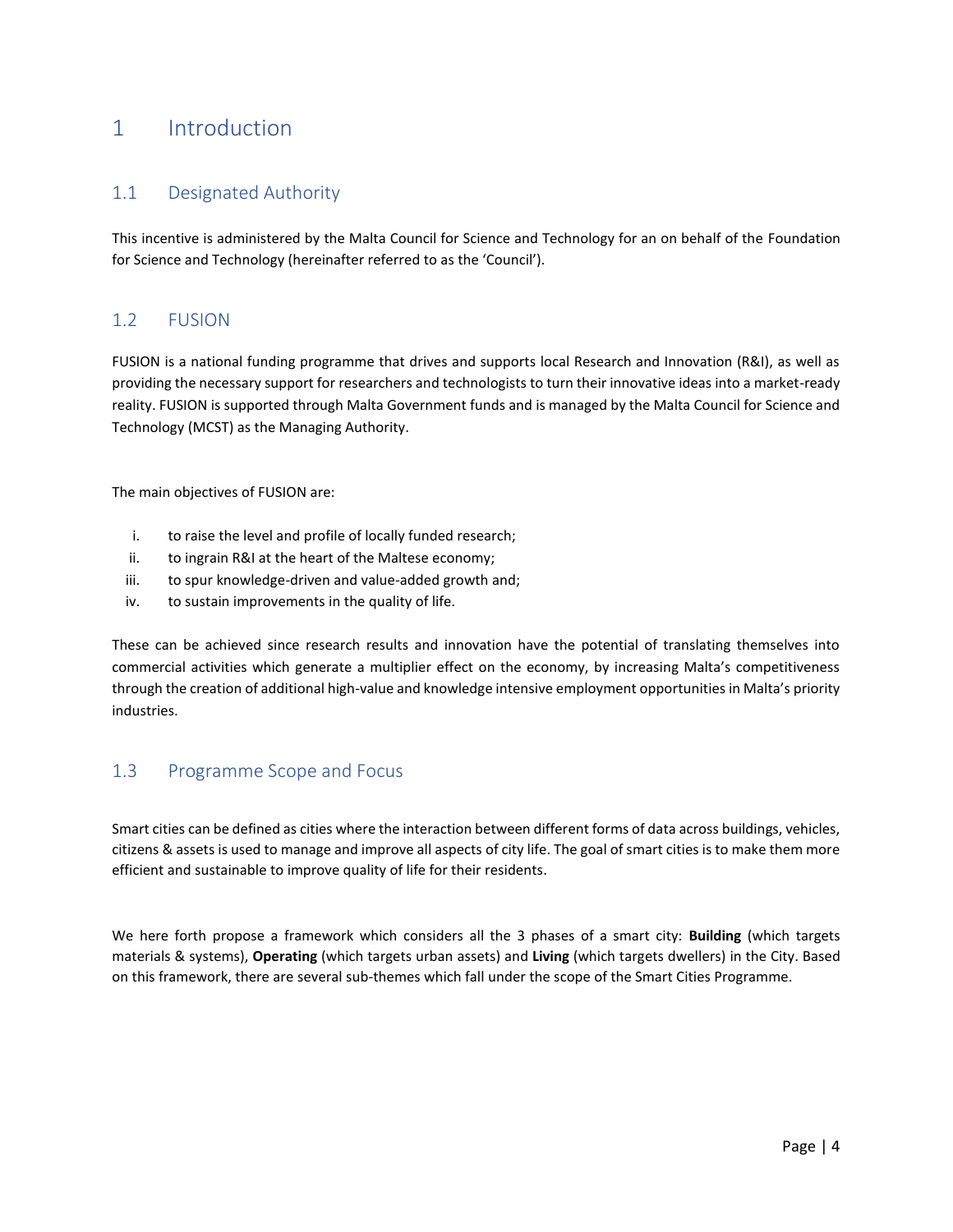

#### *Figure 1. Proposed framework for the Smart Cities Programme*

### <span id="page-4-0"></span>1.4 Contact

Correspondence should be directed to:

#### **Mr Stephen Borg**

R&I Programmes Executive Email: stephen.i.borg@gov.mt Tel: + 356 2360 2208

For escalated enquiries kindly contact:

#### **Dr Melchior Cini**

Deputy Director, R&I Unit Email: [melchior.cini@gov.mt](mailto:melchior.cini@gov.mt) Tel: +356 2360 2153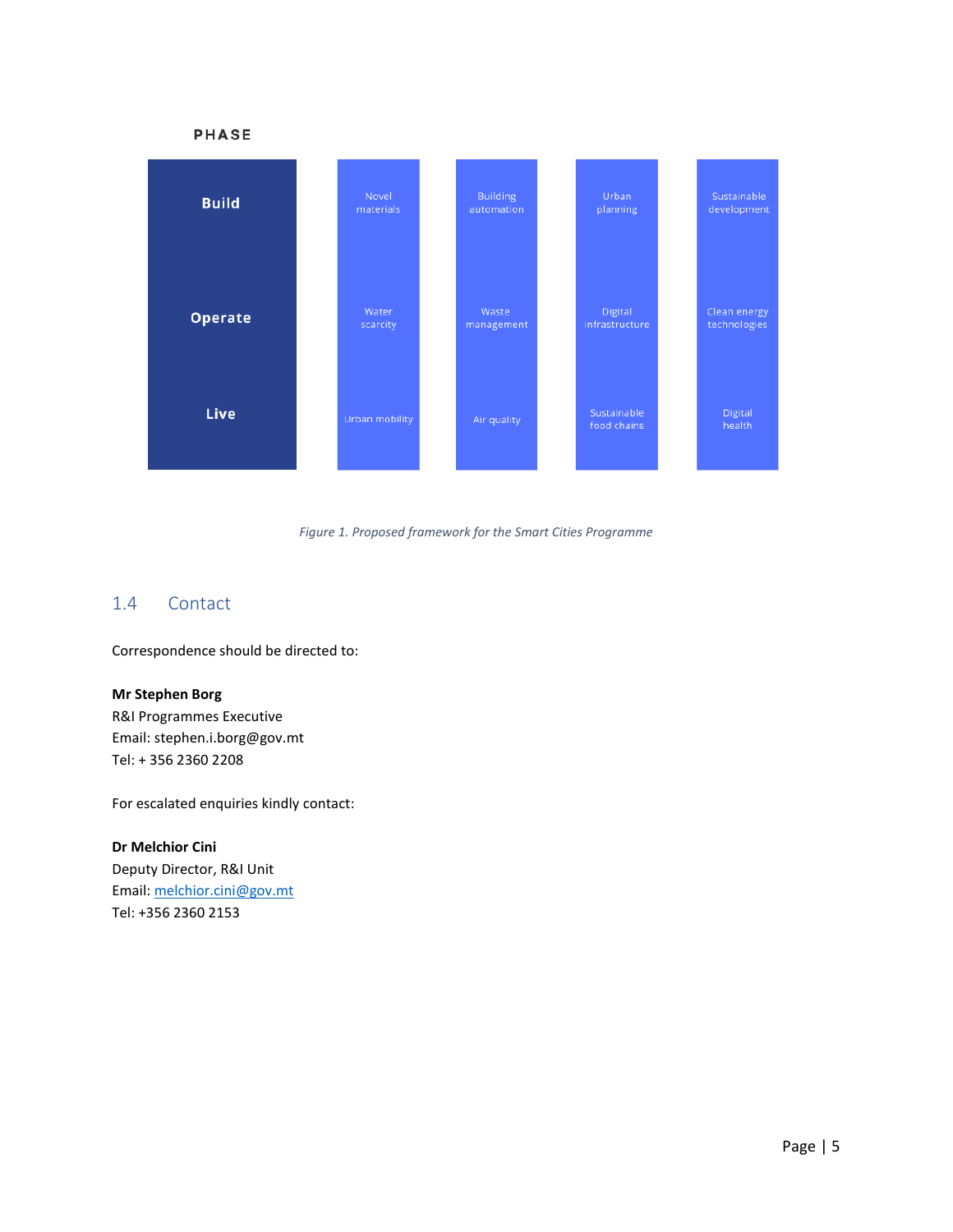## <span id="page-5-0"></span>1.5 Definitions

**Applicant** means anyone eligible for participation in a Project in terms of these Rules for Participation and who consequently applies for funding under this Programme.

**Arm's length** means that the conditions of the transaction between the contracting parties do not differ from those which would be stipulated between independent enterprises and contain no element of collusion. Any transaction that results from an open, transparent and non-discriminatory procedure is considered as meeting the arm's length principle.

**Council** refers to the Malta Council for Science and Technology

**Eligible direct costs** are those costs incurred directly by the beneficiaries during the duration of the project and used primarily for the purpose of achieving the objectives of the project. All eligible expenses must be incurred between the Start Date and the End Date of the Project and must be limited to the budgeted value.

**End Date** means the date when the Project Period, having commenced on the Start Date, expires. The Project Period is the time required to execute the Project as indicated in the grant agreement.

**Innovation** is defined as the internationally novel scientific/technological development of a technological process, product or service. Also, the definition of innovation within the same context can also be applied to non-novel, yet step-change/ground-breaking enhancement of existing technological processes, products or services, or even the application of existing knowledge to new novel applications of these solutions to deliver step-change competitiveness through such an application.

**Project Value** means the entire project budget including any co-financing.

**Project Grant** means the granted funding provided.

**Partner** is defined as a participating entity in a consortium

**Personnel costs** means the costs of researchers, technicians and other supporting staff to the extent employed on the relevant project or activity

**Project Coordinator** is one of the beneficiaries of a project consortium that is appointed as the single point of contact between the Lead Agency and/or the funding bodies and the consortium partners from proposal submission to project end. He/she will have the responsibility of ensuring that all the partners involved in the consortium are eligible and supervises the project workflow with the help of WP leaders. Additionally, he/she will be required to submit the project application on behalf of the consortium and must also compile and submit reports / deliverables to the funding bodies which in turn will relay these documents to the Lead Agency. Can also be referred to as **Principal Investigator**.

**Project Contact Point** is the individual, appointed to act on behalf of the applicant and who is responsible for communicating with the Council about the Project.

**Public Entity** is any Ministry, Department, Entity, Authority, Public Commission, Public Sector Foundation or similar organisation that does not carry out an economic activity within the meaning of Article 107 TFEU and that exercises public power, or else acts in its own capacity as public authority, where the activity in question forms part of the essential function of the State or is connected with those functions by its nature, its aim and the rules to which it is subject. However, the classification of a particular entity as an undertaking depends entirely on the nature of its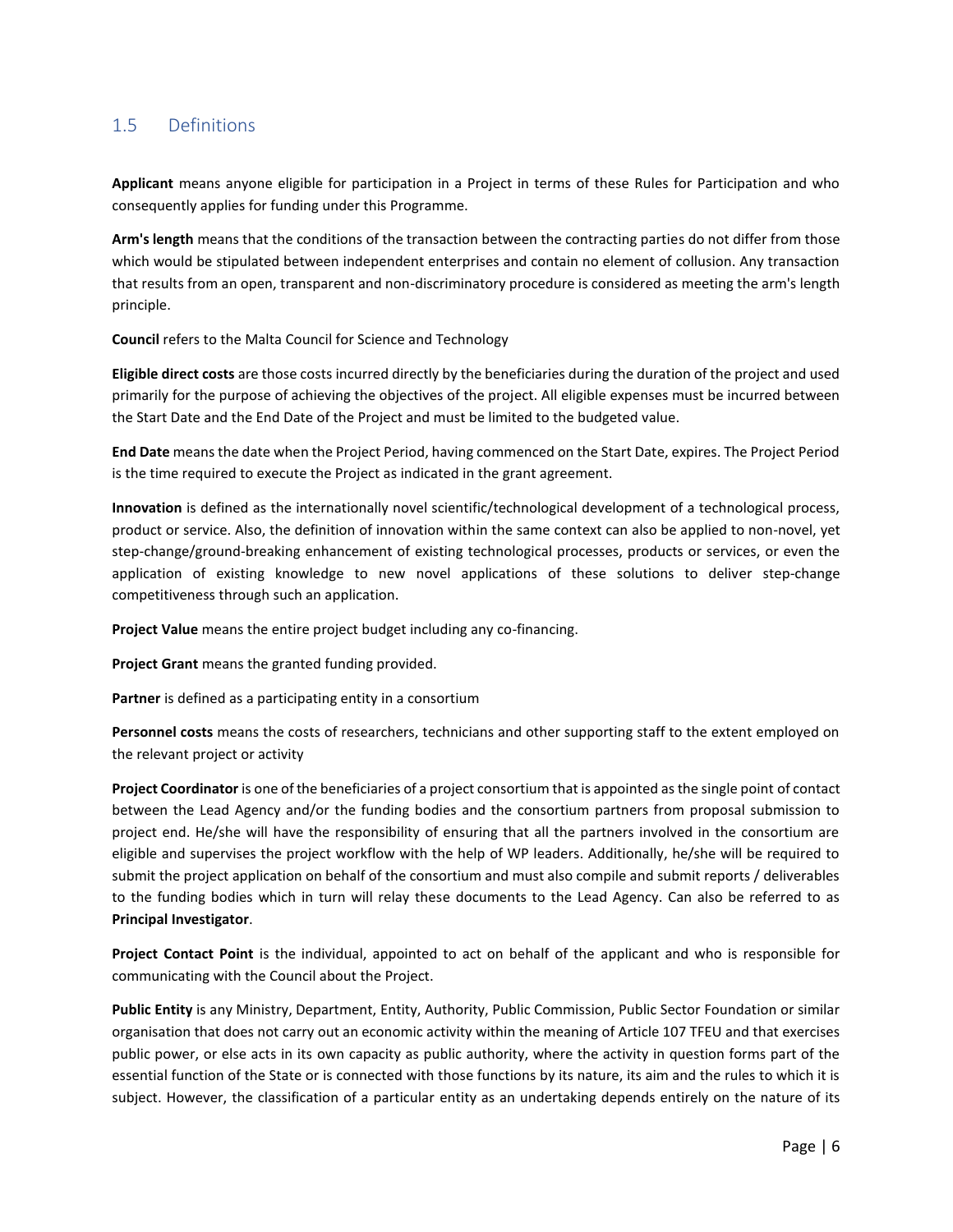activities, and the overriding criterion of consideration is whether it carries out an economic activity or not, e.g. an entity that is formally part of the public administration may nevertheless have to be regarded as an undertaking within the meaning of Article 107(1) of the Treaty. Thus, an entity that carries out both economic and non-economic activities is to be regarded as an undertaking only with regards to the former. In this case, if the economic activity can be separated from the exercise of public powers, than that entity acts as an undertaking in relation to that activity and the financing, the costs and the revenues of that economic activity shall be accounted for separately from the other non-commercial activities.

If an economic activity cannot be separated from the exercise of public power, the activities exercised by that entity as a whole, remain connected with the exercise of those public powers and therefore fall outside the notion of an undertaking.

**Research and Development** is defined as the systematic investigation, work or research carried out in any field of science or technology through experiment, theoretical work or analysis undertaken in order to acquire new knowledge, primarily directed towards a specific practical aim or objective, and includes:

- **a) Fundamental Research** means experimental or theoretical work undertaken primarily to acquire new knowledge of the underlying foundations of phenomena and observable facts, without any direct practical application or use in view
- **b) Industrial Research** means the planned research or critical investigation aimed at the acquisition of new knowledge and skills for developing new products, processes or services or for bringing about a significant improvement in existing products, processes or services. It comprises the creation of components parts of complex systems, and may include the construction of prototypes in a laboratory environment or in an environment with simulated interfaces to existing systems as well as of pilot lines, when necessary for the industrial research and notably for generic technology validation.
- **c) Experimental Development** means acquiring, combining, shaping and using existing scientific, technological, business and other relevant knowledge and skills with the aim of developing new or improved products, processes or services. This may also include, for example, activities aiming at the conceptual definition, planning and documentation of new products, processes or services.

Experimental development may comprise prototyping, demonstrating, piloting, testing and validation of new or improved products, processes or services in environments representative of real-life operating conditions where the primary objective is to make further technical improvements on products, processes or services that are not substantially set. This may include the development of a commercially usable prototype or pilot which is necessarily the final commercial product, and which is too expensive to produce for it to be used only for demonstration and validation purposes.

Experimental development does not include routine or periodic changes made to existing products, production lines, manufacturing processes, services and other operations in progress, even if those changes may represent improvements;

**Research and Knowledge-dissemination Organisation** means an entity (such as universities or research institutes, technology transfer agencies, innovation intermediaries, research-oriented physical or virtual collaborative entities), irrespective of its legal status (organised under public or private law) or way of financing, whose primary goal is to independently conduct fundamental research, industrial research or experimental development or to widely disseminate the results of such activities by way of teaching, publication or knowledge transfer. Where such entity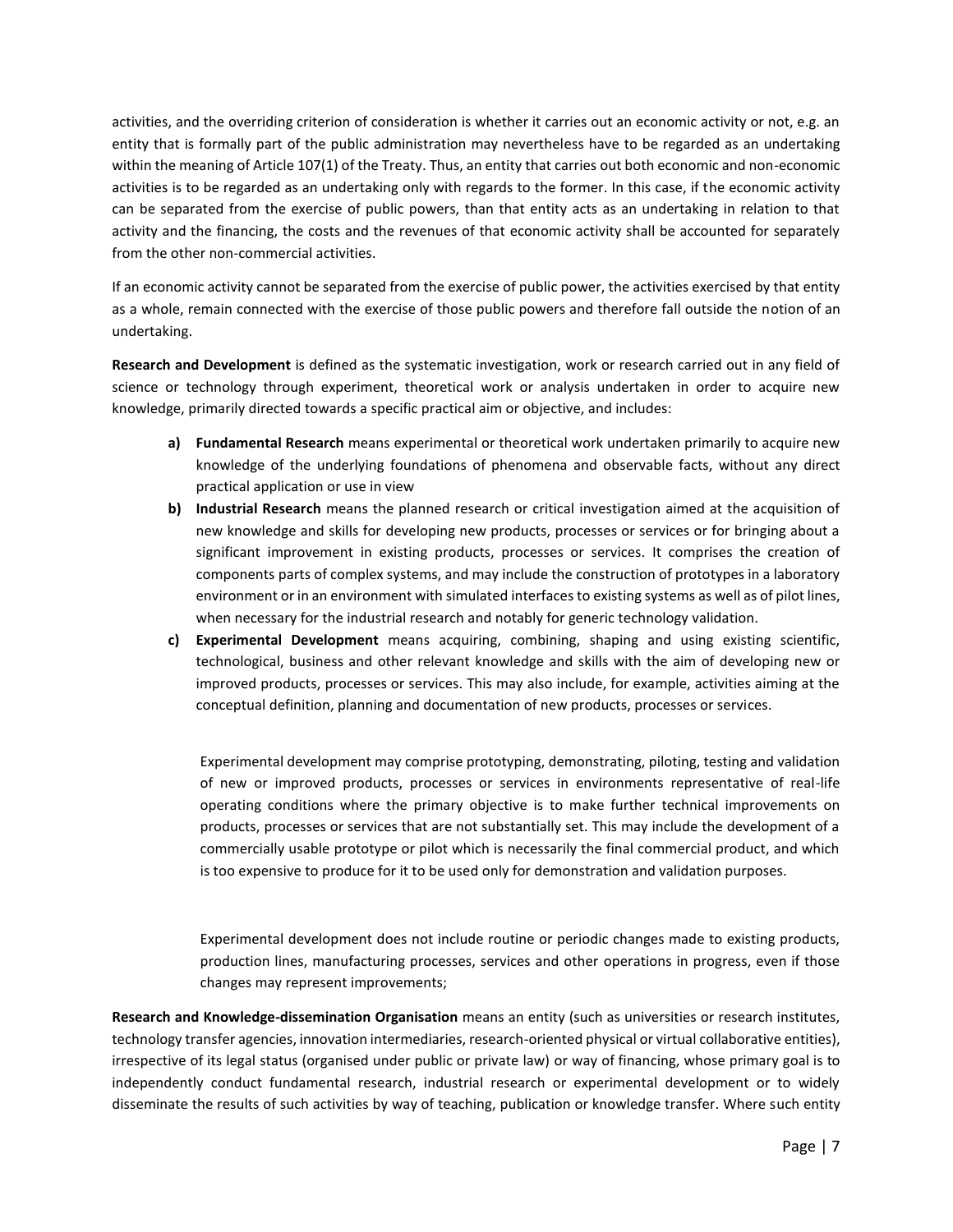also pursues economic activities, the financing, the costs and the revenues of those economic activities must be accounted for separately. Undertakings that can exert a decisive influence upon such an entity, in the quality of, for example, shareholders or members, may not enjoy preferential access to the results generated by it;

**Start of Works** means the earlier of either the start of construction works relating to the investment, or the first legally binding commitment to order equipment or any other commitment that makes the investment irreversible. Buying land and preparatory works such as obtaining permits and conducting feasibility studies are not considered start of works. For take-overs, 'start of works' means the moment of acquiring the assets directly linked to the acquired establishment.

**Start Date** means the date which is stated in the grant agreement for the official start of the project.

**Subcontracted Activity** means any activity related to the project, (including but not limited to consultancy), which is not carried out directly by a Partner or its employees but is carried out by any third party (local or foreign) individual, company, partnership or entity, under arm's length terms and conditions.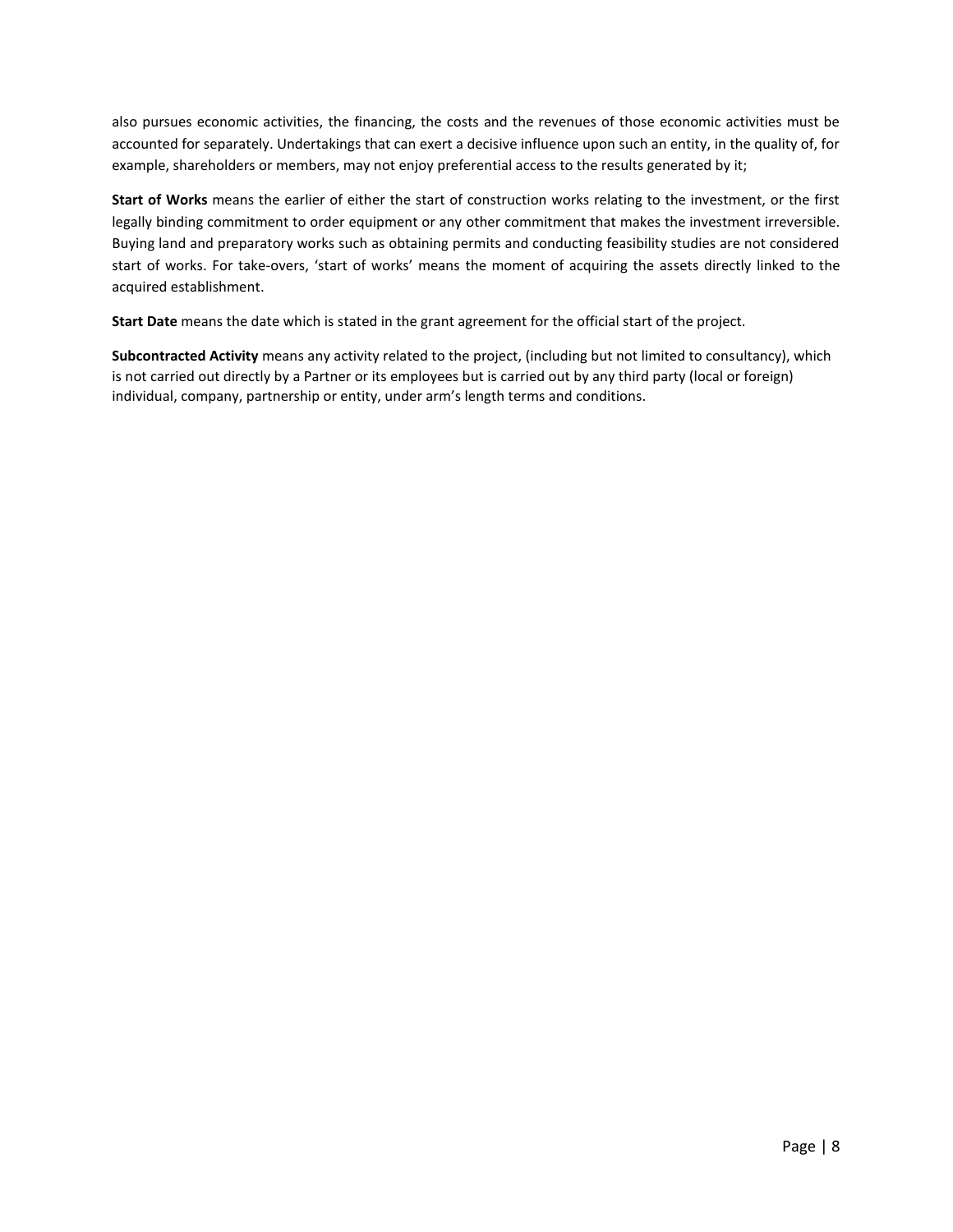## <span id="page-8-0"></span>2 Eligibility for Participation

Any Public Entity or Public Research and knowledge-dissemination organisation based in Malta, and that does not carry out an economic activity within the meaning of Article 107 TFEU may apply and will be eligible for funding subject to the terms and conditions laid out in this document.

Any applicants that at the time of proposal submission are considered by MCST to be non-compliant with respect to Grant Agreement obligations on other active projects funded by MCST, may be immediately deemed ineligible at application stage or will not be awarded funding under this programme. This also applies to situations whereby the applicant is outside approved project timelines on other projects funded by MCST, and where the applicant is in recognised default.

Funding under this scheme is made available on the basis that the proposed project partners has not benefited and will not benefit from any other grant or financial incentive of whatever nature, applied for and/or utilised for the same costs and scope as that subject of the funding requested under this scheme.

Applicants under the non-state aid Option B regime must understand that, should they be found to be in breach of the conditions for being exempt from State Aid regulations, the Managing Authority will enforce the retrieval of disbursed funds with interest, in part or in full, as the case may necessitate.

The Applicant also undertakes to comply faithfully and immediately with any decision of the European Commission or a Maltese judicial authority declaring Article 107(1) TFEU to be applicable to this Agreement.

MCST also reserves the right to terminate any applications that have followed in part or in full the non-state aid Option B regime, should MCST not be satisfied with the segregation of work packages, activities, tasks and deliverables, as well as budgets.

All applications should be accompanied by the relevant Declarations duly completed within the Appendices of the Application Form with particular attention also being given to potential indirect state aid to undertakings within the same eventual project, should it be selected for funding.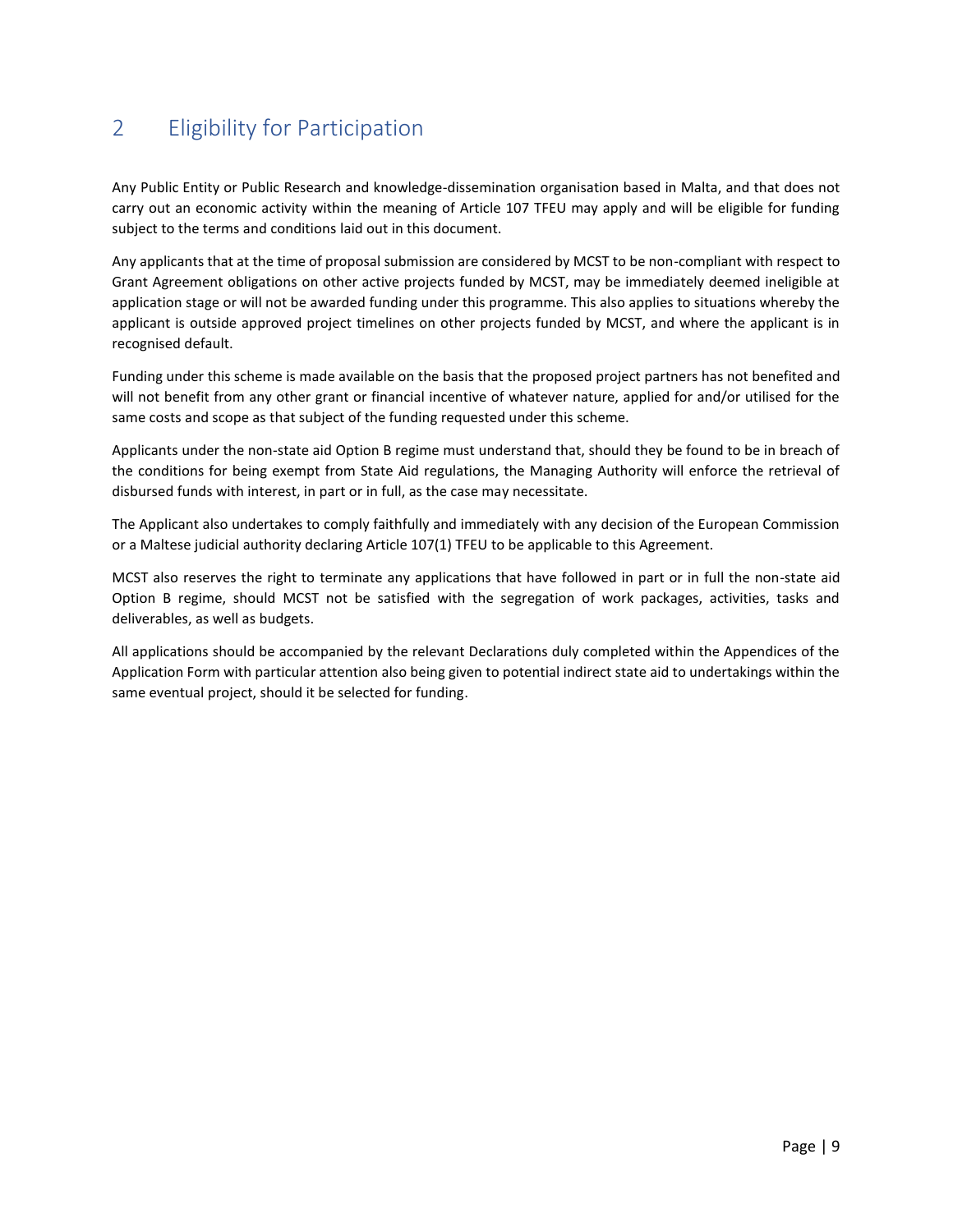## <span id="page-9-0"></span>3 Funding Criteria

### <span id="page-9-1"></span>3.1 Project Duration

Projects should last a minimum of one (1) year up to a maximum of two (2) years in 6-month increments. The possible project durations are 12, 18 or 24-month projects.

### <span id="page-9-2"></span>3.2 Application Process

The call will be open from the 2<sup>nd</sup> May till the 13<sup>th</sup> June 2022 at 23:59 (CET).

Applications are required to be submitted electronically via email to [ri.mcst@gov.mt.](mailto:ri.mcst@gov.mt) Only **complete** Application Forms will be considered. Applicants are to submit an application for assistance under this scheme before the start of works.

**Submission, evaluation and selection of project applications will be in the form of a one-stage process. The applicant should ensure complete compliance to these 'Rules for Participation' prior to submission as no amendment or negotiations are allowed after submission and any unapproved deviations will result in the failure of the application during the administrative check.**

Applications shall include the following:

- A complete Application Form in Word format (.docx)
- Curricula Vitae of the researchers involved
- IP Agreement (in the case of consortia)
- Declarations related to the non-state aid regime

Documentation needs to be submitted by each partner in accordance with their respective rules for participation.

All received applications shall be acknowledged by email to  $r$ i.mcst@gov.mt. Incomplete applications as at 13<sup>th</sup> June 2022 23:59 (CET) will not be considered.

### <span id="page-9-3"></span>3.3 Submission Deadline

Deadline for application submission is **13th June 2022 at 23:59 (CET).**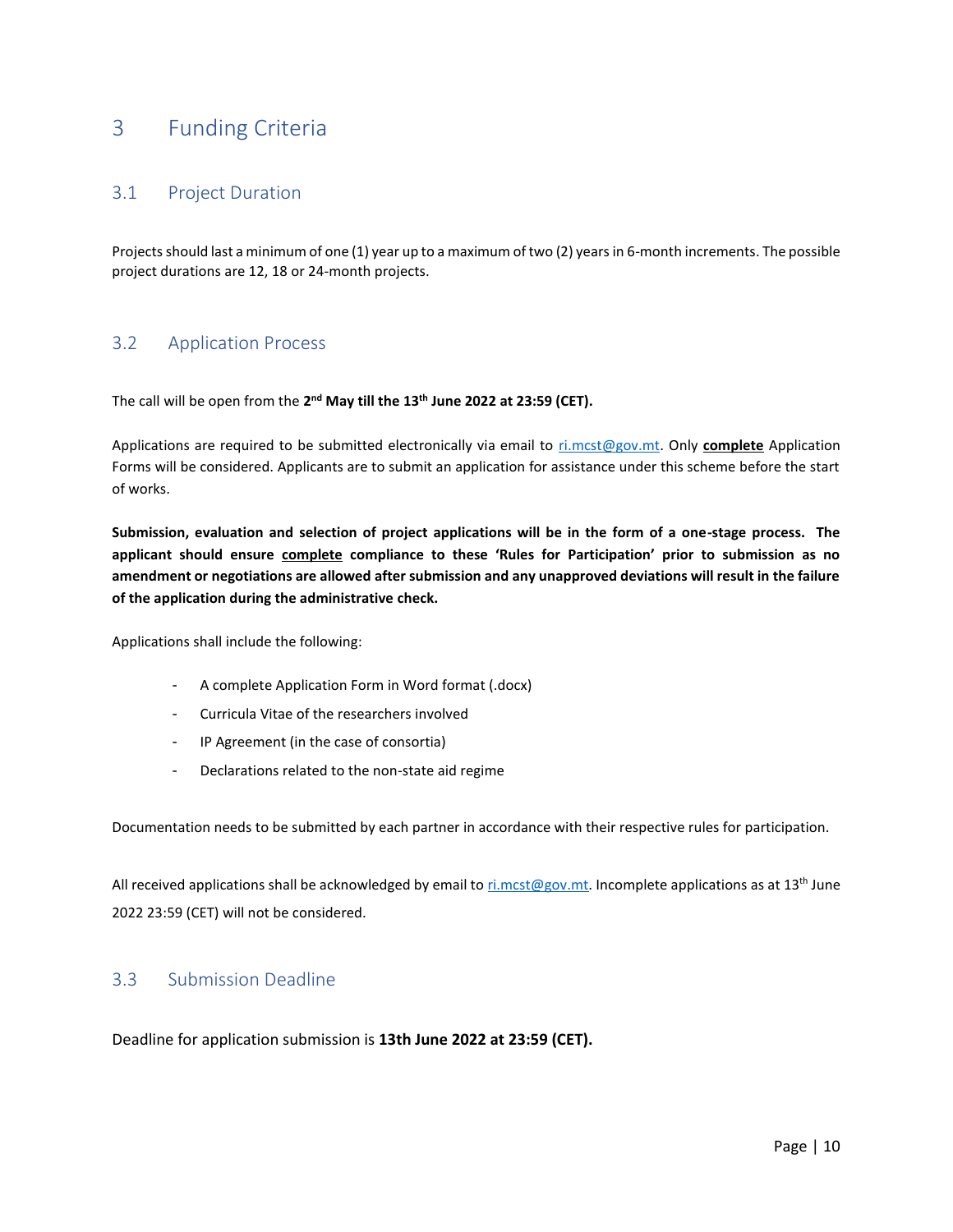## <span id="page-10-0"></span>3.4 Budget and Grant Value

The total maximum budget for the call is up to €600,000.

The maximum amount that can be requested per project is up to €150,000.

### <span id="page-10-1"></span>3.5 Project Contact Point

The applicant/s shall appoint a Project Contact Point/s. The Project Contact Point/s shall have the following responsibilities:

- To ensure compliance with their obligations in terms of the Contractual Agreement;
- To compile Periodic Reports and Final Reports including their timely submissions and effective execution of the project;
- To ensure submission of all required financial reporting as per the contractual obligations for the partner.
- To execute the project activities according to set timeframes and deliverables.

#### <span id="page-10-2"></span>3.6 Deliverables

#### <span id="page-10-3"></span>3.6.1 Mandatory

The project plan must give details of certain activities which are required by the Council. These should be included as deliverables in the project proposal and include:

- 1. A showcase of the project to the general public by the national project partner through the publication of at least one (1) article per year in local newspapers, online platforms or magazines, including an acknowledgement to the Council. These should not contain intellectual property but should raise awareness about the project and its benefits.
- 2. Reporting on project progress as per the list hereunder in line with the templates provided by the Council;
	- Hold a minimum of one meeting every 6 months to verbally update MCST on project progress;
	- End of Stage Technical Report;
	- End of Stage Financial Report;
	- End of Project Technical Report;
	- End of Project Audited Financial Report

The reports are to include sufficient evidence on the achievement of the project objectives as well as the parameters indicated in the application.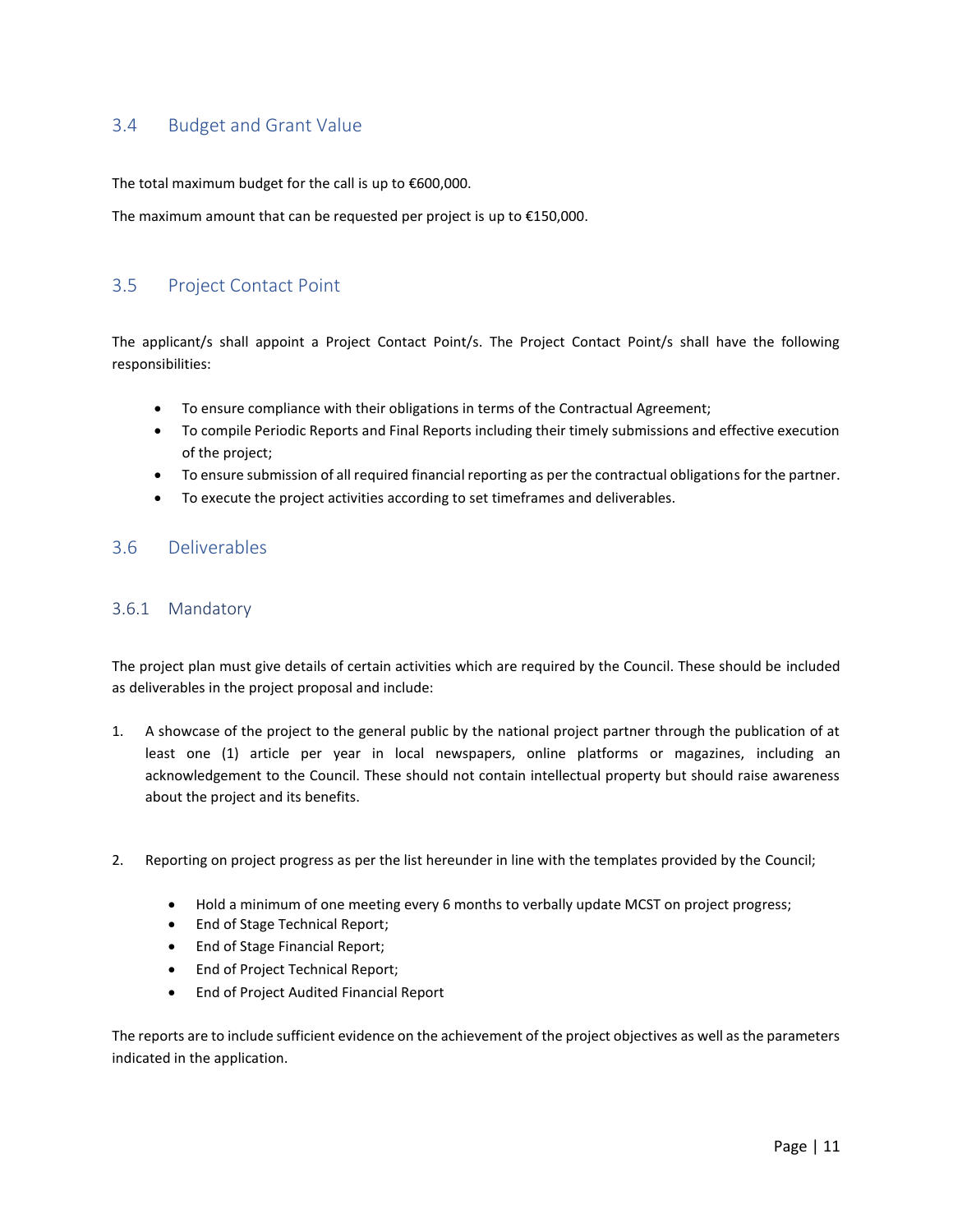Changes to the project objectives, work packages and all the parameters committed in the applications are to be detailed, justified and approved by the Council.

#### <span id="page-11-0"></span>3.6.2 Recommended

Further to the mandatory deliverables, the Council invites applications to also include deliverables as recommended below, subject to the nature of the research project:

- 1. Monograph/s and/or peer-reviewed paper/s for accepted publication in international journal/s and/or conferences of repute based on the work carried out throughout the Project. The subscription levels, impact factor and open sources should be considered in the selection of journals and conferences. Similar papers published on open-source media would also be considered favourably. A proof of submission of the article shall be submitted. When included in the budget section, open-access fees will have to be incurred between the Start and End Date to be eligible.
- 2. Oral presentation/s at international conference/s on the work carried out through the Project.
- 3. The attainment of undergraduate degrees and/or postgraduate degrees and/or post-doctoral research. In cases where the project duration is insufficient for the purpose of submitting a degree, there has to be a commitment to complete the degree outside the duration of the project utilising other sources of funding.
- 4. Registration of a patent or other Intellectual Property Rights stemming from the Project, in Malta as well as in any other country.
- 5. Commercial commitments such as technology innovations to be included in a partner's existing product or service.
- 6. Commercial commitments such as technology transfer licences.
- 7. Dissemination activities, including but not limited to, local newspapers, conferences, publications, project exhibitions etc (preferably open access)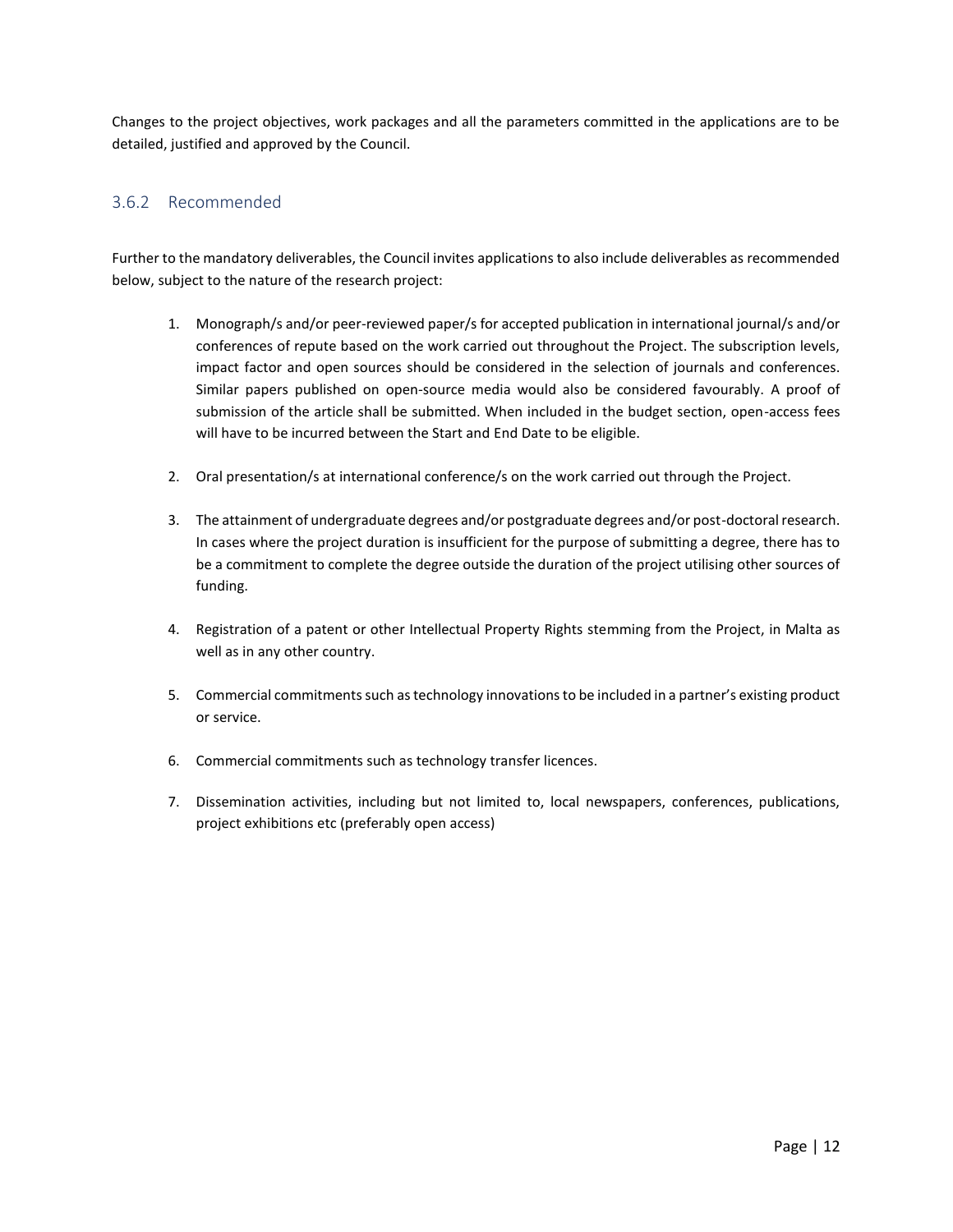## <span id="page-12-0"></span>4 Eligible and Ineligible Costs

## <span id="page-12-1"></span>4.1 Eligible Costs

Eligible direct costs are those costs incurred directly by the project partner during the duration of the project and used primarily for the purpose of achieving the objectives of the project.

All expenses must be incurred between the Start Date and End Date of the project and must be limited to the budgeted value.

#### <span id="page-12-2"></span>4.1.1 Categories

#### **a) Personnel costs**

Wages of researchers and technical personnel, and other supporting staff, to the extent and for the duration that they are directly engaged on the approved research project.

i) All employees in respect of whom wage costs are claimed must be registered with Jobsplus and covered by a valid contract of employment in terms of the national legislation on employment.

ii) Personnel Costs related to Project Management are further limited to 10% of the project value.

iii) Students can be engaged on the project and paid an annual stipend of €6,000 when reading for a master's degree or an annual stipend of €8,000 when reading for a Doctoral degree. Note that for every engaged student, a full-time researcher must be employed by the applicant.

iv) Personnel costs are calculated as follows:

The hourly rate (z) is calculated using the formula:

*€ z = (basic salary + allowances) / yearly weekday hours.*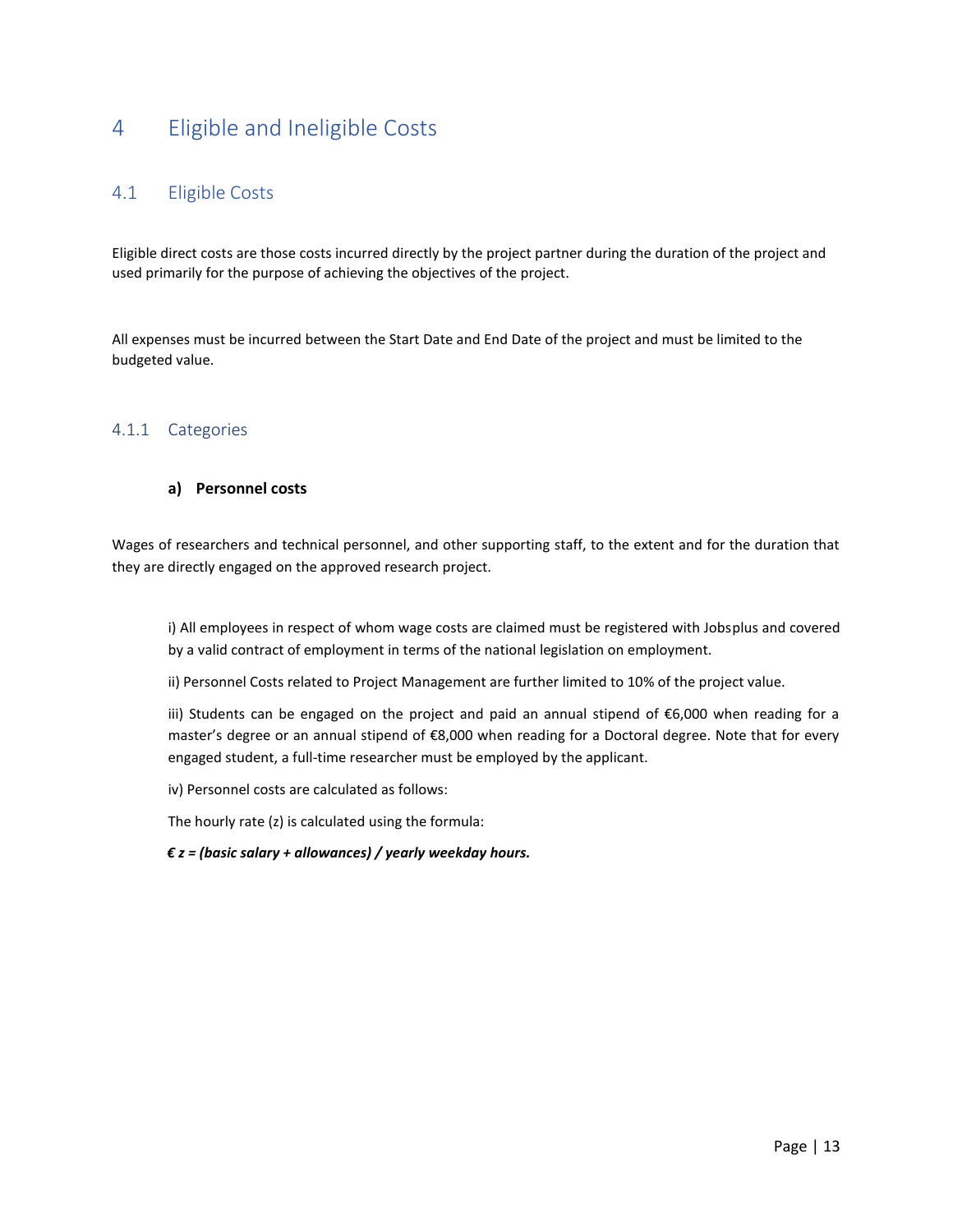| <b>Role in Project</b>                                                  | <b>Maximum Hourly</b><br>rates 2022 | <b>Maximum Hourly</b><br>rates 2023 | Maximum<br><b>Hourly rates</b><br>2024 | Limits per<br>project |
|-------------------------------------------------------------------------|-------------------------------------|-------------------------------------|----------------------------------------|-----------------------|
| Management                                                              | up to €50.00/hour                   | up to €52.50/hour                   | up to<br>€55.13/hour                   | Max 2 per<br>partner  |
| Senior Researcher <sup>[1]</sup> or<br>equivalent                       | up to €35.25/hour                   | up to €37.01/hour                   | up to<br>€38.86/hour                   | No Limits             |
| Researcher <sup>[2]</sup> or equivalent                                 | up to €25.25/hour                   | up to €26.51/hour                   | up to<br>€27.84/hour                   | No Limits             |
| Operational, technician,<br>research support assistant<br>or equivalent | up to €13.85/hour                   | up to €14.54/hour                   | up to<br>€15.27/hour                   | No Limits             |

Personnel in salary brackets that are higher than those noted above will still only be reimbursed at the rates of the eligible brackets above depending on their role in the project. The hourly rates will have to be noted in the application along with the number of hours on the project per individual.

v) Filled time sheets are to be retained for all personnel, including students, as proof of number of hours spent on the project. Documentation of the utilisation of the employees' internally funded research quota for other research activities is to be retained as this evidence may be required by the auditors.

#### **b) Specialised equipment and research consumables**

Purchase of specialised equipment including software. An explanation of the relevance of the equipment in relation to the project, including specification where applicable, is required. Overall value of consumables typically cannot exceed 30% of project value. Proposals with consumables exceeding 30% of the project value need to be discussed at application stage.

#### **c) Other expenses**

Other operational expenses which are directly related to the project, for example open access fees.

<sup>[1]</sup> The term 'senior researcher' is to be used for a postdoctoral researcher with a specialist and high level of local *and international experience in the field. Individuals possessing a high level of experience in industry can still be considered. The applicant is to confirm this judgement with MCST well in advance of submitting the application form.*

<sup>&</sup>lt;sup>[2]</sup> The term 'researcher' is to be used for a Bachelor's, Master's or a Ph.D. degree holder and hence the hourly rate *should be equivalent to the degree held by the relevant individual.*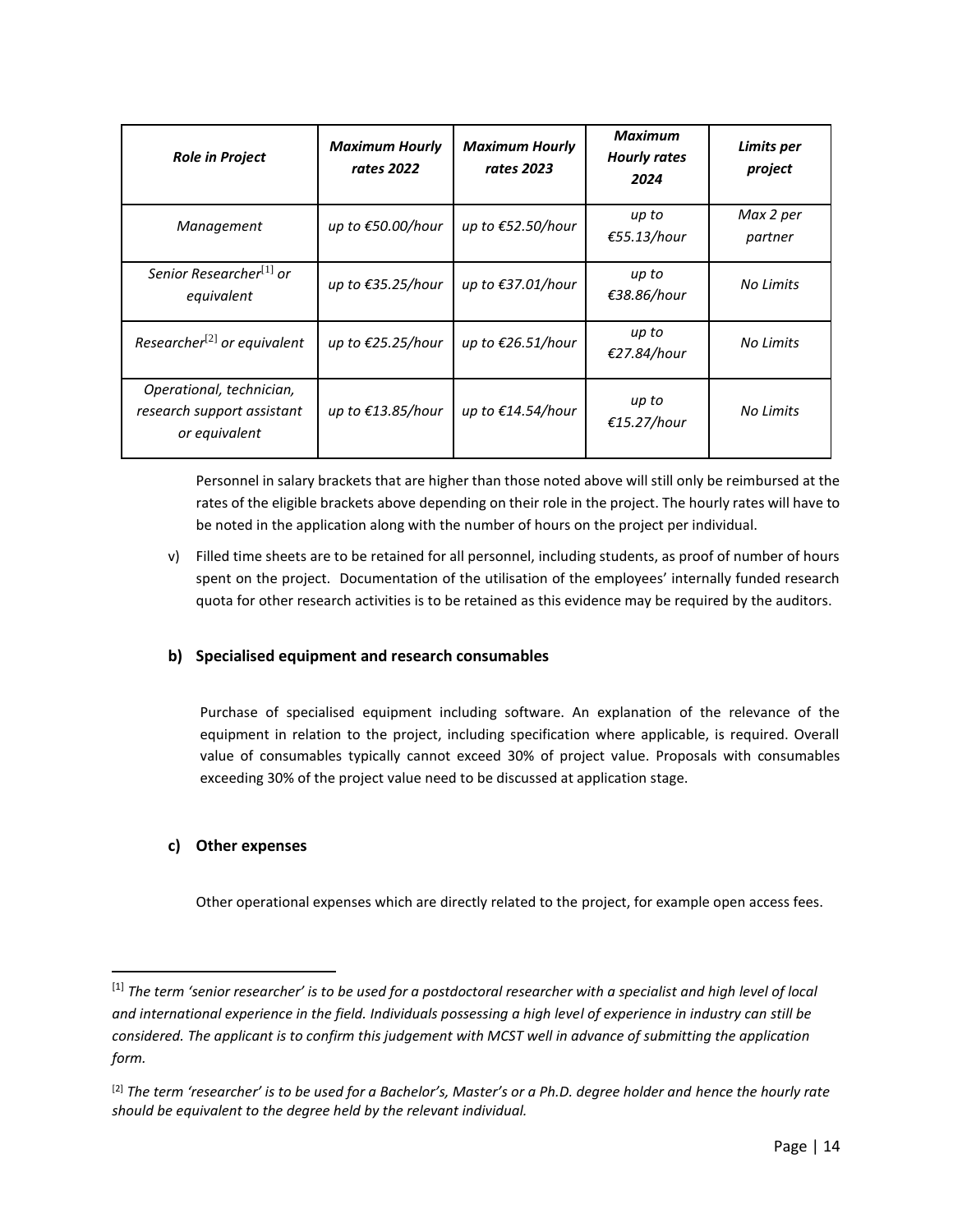#### **d) Overheads**

Overheads (also known as eligible indirect costs) that are incurred directly within the project will be covered at 10% of direct eligible costs, excluding the costs of subcontracting.

#### **e) Subcontracted activities**

Subcontracted Activities must not exceed 25% of the project value. Subcontracted Activity is any activity related to the project, (including but not limited to consultancy), which is not carried out directly by the Beneficiary or its employees but is conducted by any third party (local or foreign) individual, company, partnership, or entity, under whatsoever terms and conditions.

Subcontracting to foreign companies should only be resorted to if suitable expertise is not available locally at a competitive price. This course of action must be duly justified. The beneficiary may consider joint bids from subcontractors (local or foreign) if these are presented in the form of a supplier consortium. Preference will be given to partners who have previous experience working together on similar projects. Beneficiaries have to ensure that there is no discrimination between bidders, and that all bidders are to be treated equally and transparently in all calls for quotations.

#### <span id="page-14-0"></span>4.1.2 Additional Provisions

Eligible Costs are to conform to the following and are subject to the final audit scrutiny:

- Any expenses incurred during the project must be consistent with the principles of economy, efficiency and effectiveness.
- Public entity partners are to follow Public Procurement Regulations in their entity.
- For personnel who are yet to be recruited for the project, a job description highlighting requirements of the role and role on the project, is to be submitted at the application stage.
- In the case of consortia, commercial transactions between any applicants or consortium partners, or between any applicants or a consortium partner and a company with similar shareholding to a consortium partner, is not allowed. All transactions need to be carried out in line with the arm's length principle outlined in Section 1.5 of the Rules for Participation.

#### <span id="page-14-1"></span>4.1.3 Aid Intensity

The financial contribution to a Partner where State Aid is not applicable shall be 100% of the eligible costs incurred by that Partner. Should at any point in time the Council or any other relevant entity deems that the project constitutes State Aid, the beneficiary will be required to follow State Aid Regulations and this in turn may result in the recovery of funds.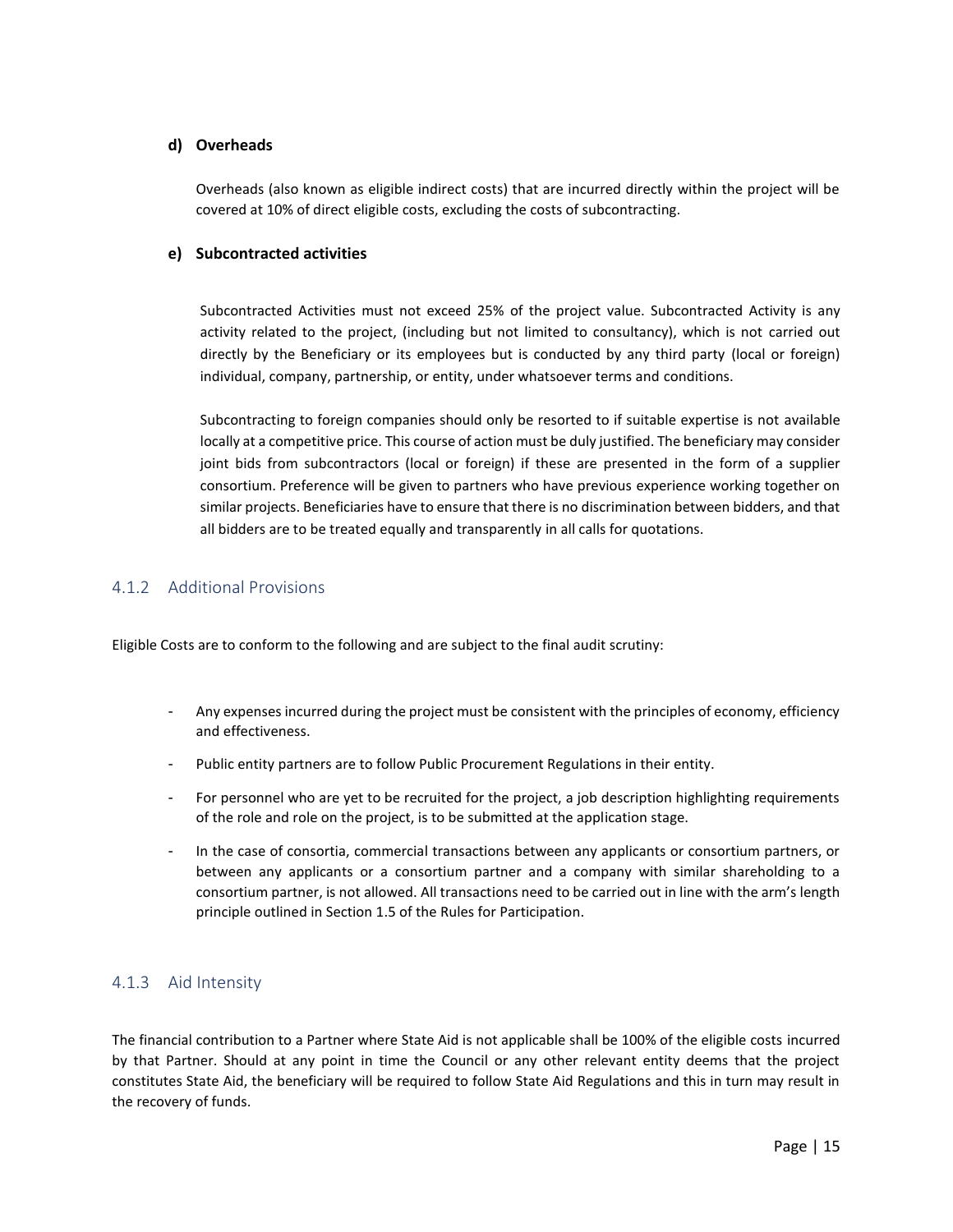## <span id="page-15-0"></span>4.2 Ineligible Costs

The following shall be considered as ineligible costs:

- Expenses related to loans, interest, etc
- Recoverable value added tax
- Expenses which are recoverable through other funding mechanisms
- Re-purchase of equipment originally procured through other funding mechanisms
- Purchase of equipment or services from partners or their subsidiaries within the consortium
- Opportunity costs related to foregone production and production downtime arising from the allocation of resources to the Project
- Any activity related to the reproduction of a commercial product or process by a physical examination of an existing system or from plans, blueprints, detailed specifications or publicly available information
- Standard office equipment & stationery
- Personnel hours for travelling
- Conference organization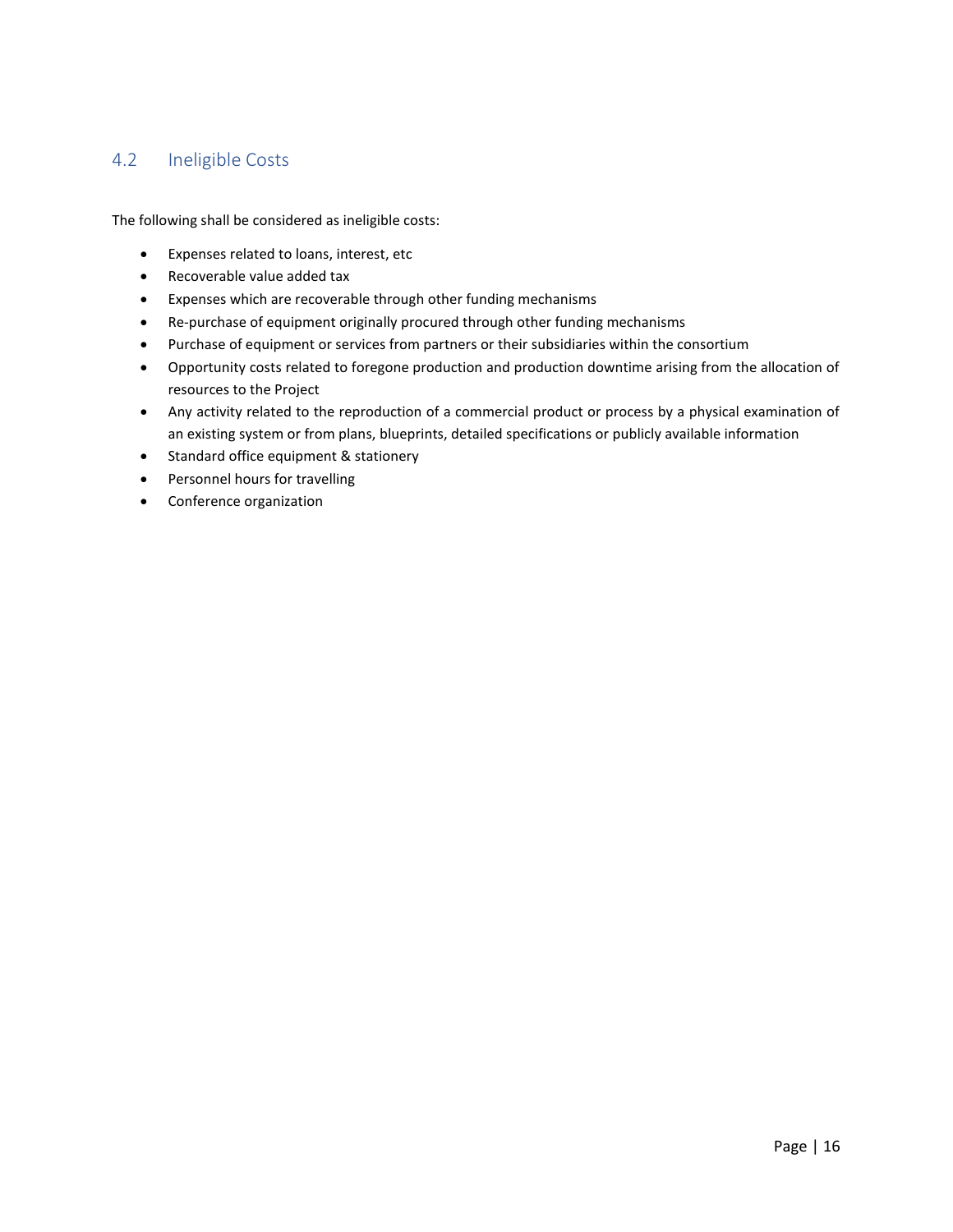## <span id="page-16-0"></span>5 Evaluation

Project applications will be evaluated through a three-step process.

Primarily, projects will undergo an administrative compliance evaluation. At this stage, if any errors with the budget are noted the budget will be either considered as a major deviation or minor deviation. Major deviations refer to cases were ineligible costs amount to 10% or over of the project grant whereas minor deviations are under 10% of the project grant. For example, if the grant value requested is €100,000, any errors in the budget exceeding €10,000, would be considered as a major deviation. Major deviations will be considered administratively non-compliant whereas minor deviations will be amended by the Council and sent for external evaluation with the beneficiaries given the opportunity to approve or reject the new conditions following the external evaluation.

If successful, projects will be forwarded to three external evaluators for External Evaluation and then for Due Diligence. Further assurances, such as bank guarantees, may be required at the discretion of the Council. Failure to achieve a minimum of 60% pass from External Evaluation will lead to the termination of the project. For a project to be successful, it must pass from all three steps.

External Evaluators will be evaluating applications on the following page.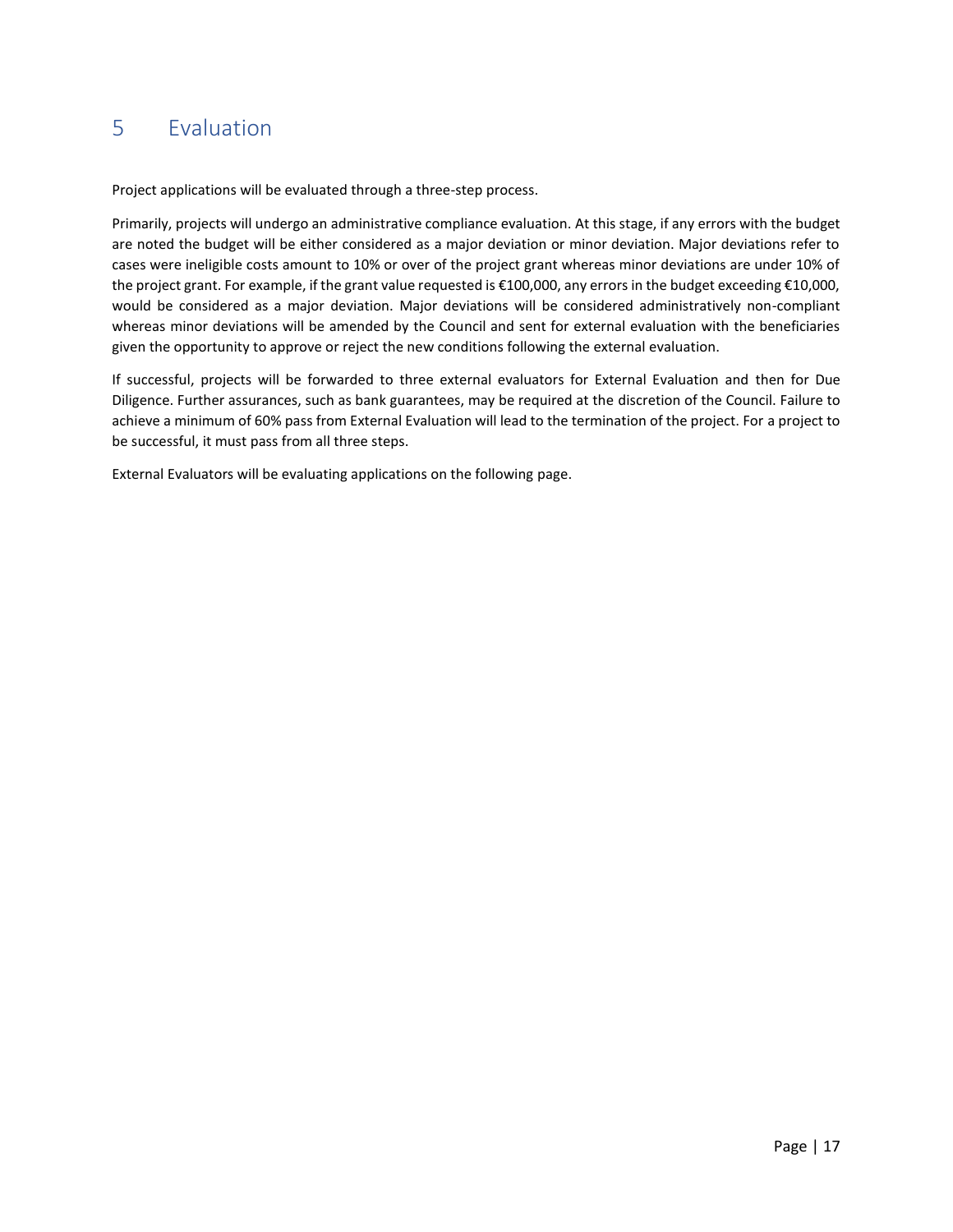| <b>Criteria</b>                                                                                                                                                                                                                                        | <b>Points</b>                                                                                                                                                                                                                                                                                                                                                                                         | <b>Questions</b>                                                                                                                                                                                                                                                                                                                                                                                                                                                                                                                                                                                                                          | <b>Scoring</b>         |
|--------------------------------------------------------------------------------------------------------------------------------------------------------------------------------------------------------------------------------------------------------|-------------------------------------------------------------------------------------------------------------------------------------------------------------------------------------------------------------------------------------------------------------------------------------------------------------------------------------------------------------------------------------------------------|-------------------------------------------------------------------------------------------------------------------------------------------------------------------------------------------------------------------------------------------------------------------------------------------------------------------------------------------------------------------------------------------------------------------------------------------------------------------------------------------------------------------------------------------------------------------------------------------------------------------------------------------|------------------------|
| <b>Excellence</b>                                                                                                                                                                                                                                      | Clear objectives pertaining to the<br>programme<br>Clear & detailed description of the<br>challenges that the project addresses<br>High quality research question<br>investigated by the project together with<br>an appropriate solution<br>Clear description of the technological<br>$\bullet$<br>and scientific methods to be used<br>Project originality and use/combination<br>of new techniques | 1. Does the proposal address one or more sub-themes of the<br>Programme? Are the objectives clear and pertinent to the<br>programme?<br>2. Are the challenges that the project sets out to tackle, described<br>in detail?<br>3. Are the research question and provided solution of high quality?<br>4. Is the scientific approach to be taken sound and credible?<br>5. Does the project provide innovative techniques to target the<br>intended objectives?                                                                                                                                                                             | 40<br>Threshold = $25$ |
| Impact                                                                                                                                                                                                                                                 | The value creation for the country in<br>the short, medium and long term<br>The benefit/s is/are different from<br>$\bullet$<br>already existing solutions<br>Key stakeholders<br>Appropriate TRL values indicated<br>٠<br>Extra value creation that can benefit<br>other fields                                                                                                                      | 1. What are the intended benefits for the country in the short<br>and long term?<br>2. Has the applicant effectively distinguished their innovation<br>from other available solutions? To what extent is the proposed<br>idea better and/or significantly different to other alternatives?<br>3. Have key stakeholders been identified and elaborated upon,<br>where these are key to the implementation of the outcomes of<br>the project?<br>4. Does the project fall under the appropriate TRL? What is the<br>TRL increment that can be achieved with such funding?<br>5. Is the value created, translatable to other research areas? | 35<br>Threshold = $20$ |
| Knowledge protection<br>Personnel - diverse & experienced<br>Realistic work packages containing<br>$\bullet$<br>Implementation<br>measurable criteria<br>Risk assessment<br>$\bullet$<br>Regulatory, legal and ethical aspects<br>$\bullet$<br>covered |                                                                                                                                                                                                                                                                                                                                                                                                       | 1. Does the proposal include a knowledge-protection strategy,<br>including specific considerations to measures to safe-guard IPR?<br>2. Do the project personnel have enough experience and<br>expertise to conduct the project effectively in a timely manner?<br>3. Are the proposed work packages realistic with regards to<br>timelines and finances? Do the work packages have measurable<br>criteria?<br>4. Have potential risks with the project been identified? What<br>are the mitigation strategies have been outlined?<br>5. Have regulatory, ethical and standards requirements been<br>addressed or at least considered?    | 25<br>Threshold = $15$ |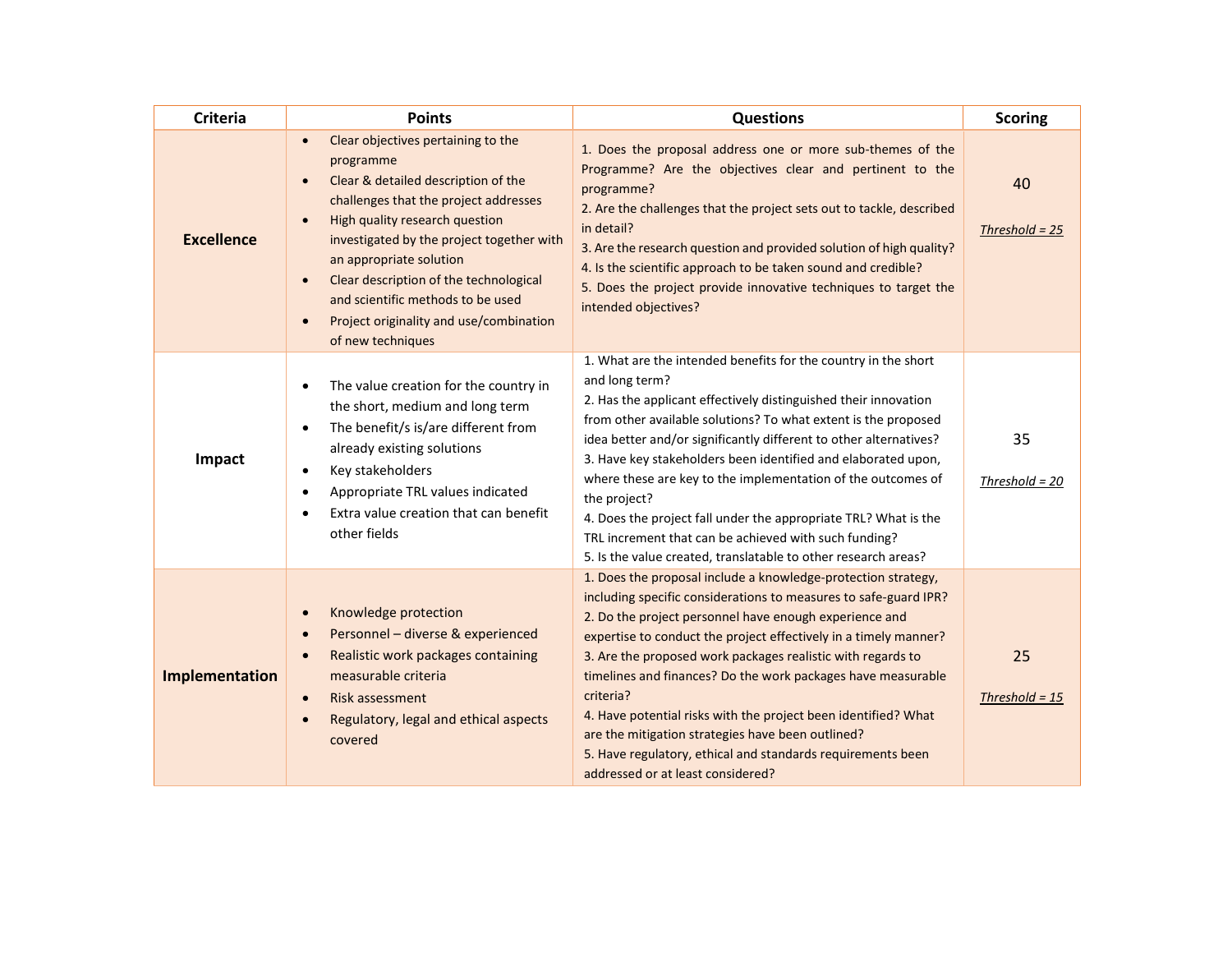## <span id="page-18-0"></span>6 Post-Award Process

### <span id="page-18-1"></span>6.1 Grant Agreement

For each project approved for funding, individual Grant Agreements will be signed between the beneficiaries and the Council.

The Grant Agreement will serve as a basis for the project funding and will regulate the transfer of funds to national beneficiaries, based on these regulations. The beneficiary is to sign the Grant Agreement within two (2) weeks of its presentation by the Council. Failure to comply with the stipulated timeframe, will result in a withdrawal of the offer for funding.

The Council reserves the right not to proceed with signing any Grant Agreement in the event that it results that doing so would be too high an exposure risk to the Council.

### <span id="page-18-2"></span>6.2 Start Date and End Date

The project will start on a pre-determined date as agreed by all the respective parties and determined in the Grant Agreement, which date shall be a date after the date of signature of this agreement by the Executive Chairman of the Malta Council for Science and Technology (hereinafter the "Agreement Date").

Between the Agreement Date and the Start Date, the Project Contact should ensure that all activities required for a smooth project start are completed.

To be eligible for funding, all expenses must be incurred between the Start Date and the End Date of the Project.

### <span id="page-18-3"></span>6.3 Double Funding

Funding under this Programme is made available on the basis that none of the project Partners have benefited and will not benefit from any other grant or financial incentive of whatever nature, applied for and/or utilised for the same scope as that subject of the funding requested under this Programme. Provided that, in the case where the application covers work that is part of a larger project, the Partner must submit a table as an appendix to the application form that shows a comprehensive list of the items of work and the source of funding for each item.

By signing the Grant Agreement, project partners are automatically accepting and authorising MCST to exchange essential information related to the project with other funding agencies, both local and overseas, for any necessary checks. Any occurrence of double funding should be communicated in writing to the Unit Director prior to the signing of the Grant Agreement.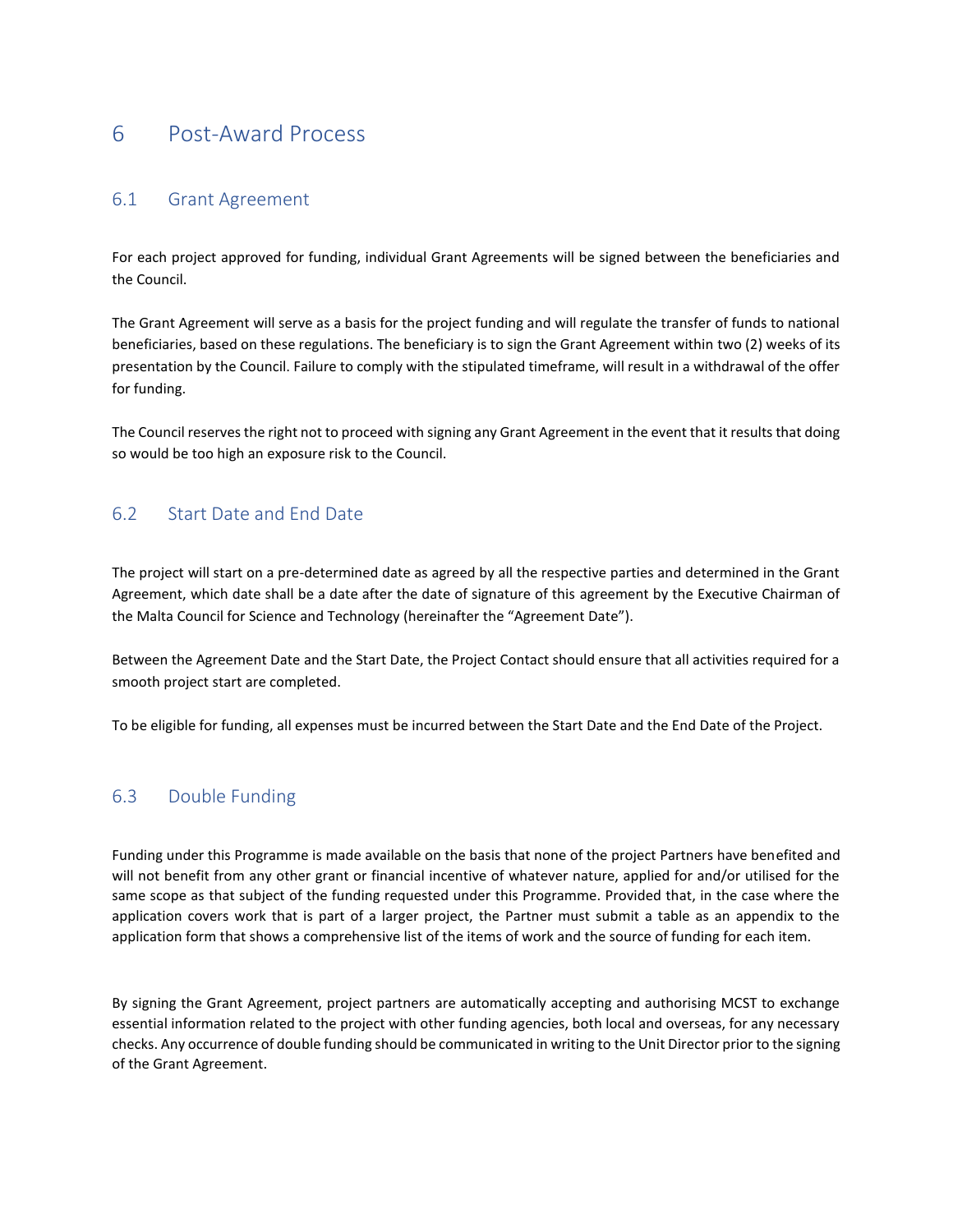### <span id="page-19-0"></span>6.4 Time Extensions

Time extension requests are to be submitted electronically in a formal letter to [ri.mcst@gov.mt,](mailto:ri.mcst@gov.mt) by not later than **one (1) month before the original stage end date**. Such extensions will be granted at the sole and unfettered discretion of MCST and may only be **up to a maximum of six (6) months per project**.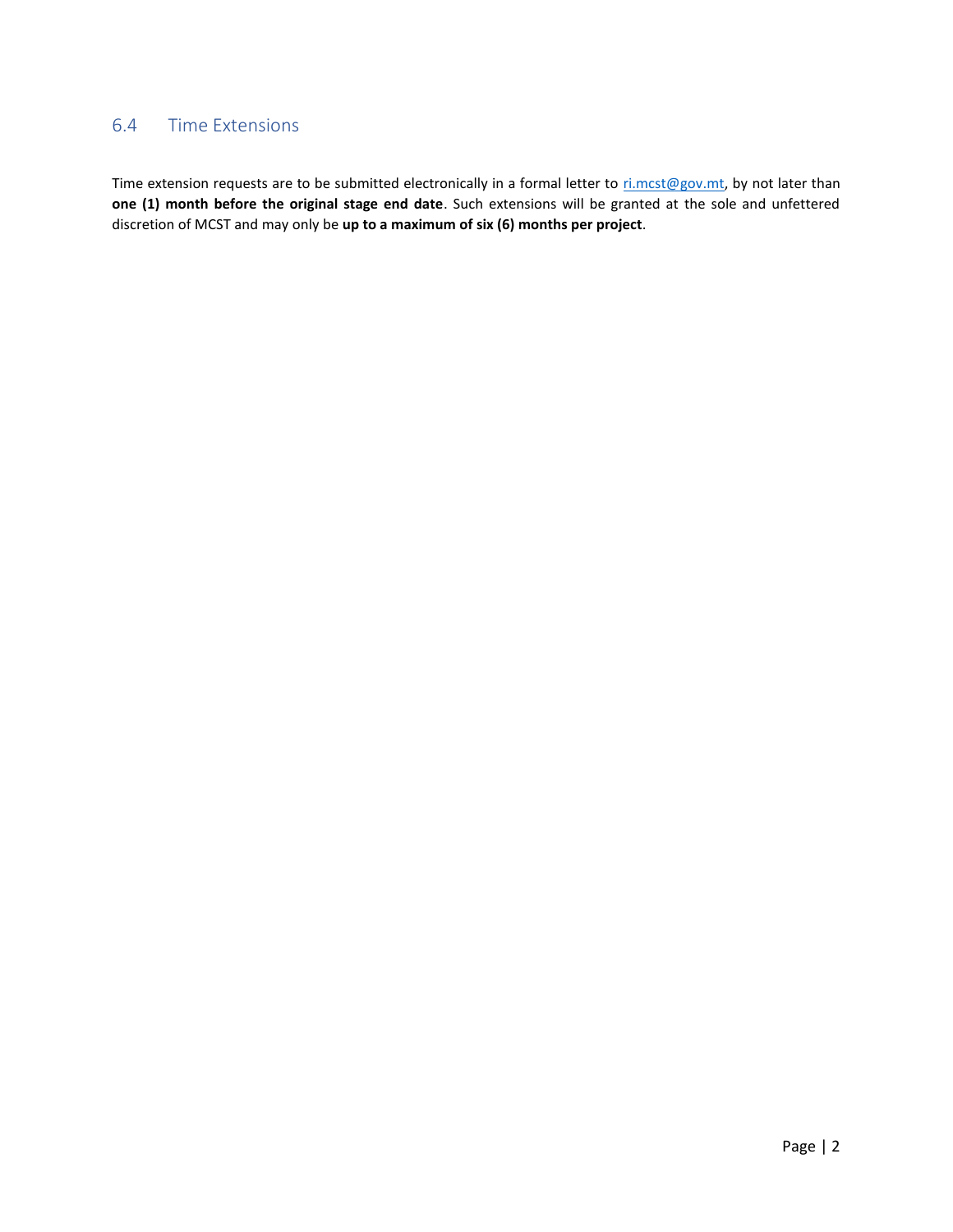## <span id="page-20-0"></span>7 Funding, Management and Progress Monitoring

## <span id="page-20-1"></span>7.1 Allocation and Disbursement of Funding

For the purposes of funding and reporting, a project submission shall be divided into a number of Stages. Total financial contribution over the lifetime of the project shall not exceed the funding limit as established in the Grant Agreement, irrespective of actual expenditure.

The periodic funding will be allocated according to the following schedule:

- At the beginning of each stage, MCST will provide the relevant pre-financing to the lead beneficiary. This will include both direct and indirect eligible costs.
- A retention consisting of 20% of the project grant shall be withheld by MCST and only released upon successful completion of the project. This is deducted from the funds allocated for the last stage and from the preceding stage, if necessary.
- In the case of a single-Stage project (one 12-month period), the prefinancing will be equivalent to 80% of the project grant.
- The Project Coordinator will be required to submit a Technical Stage Report at the end of each stage and, within one month, a Financial Stage Report. The latter should contain details of actual expenditure over the past stage, together with an updated forecast of projected expenditure for the following stage. Such details must be broken down for each Project Partner.
- Normally underspends are retrieved by MCST following the financial audited report. However, MCST reserves the right to modify tranche payments if it deems that the underspend within the previous stage is considerable.
- In cases where an extension is required, beneficiaries are expected to notify MCST, in writing, at least one month prior to the deadline. Such notification should be sent to the Council keeping [ri.mcst@gov.mt](mailto:ri.mcst@gov.mt) in copy.

## <span id="page-20-2"></span>7.2 Reporting

For all projects, the Project Contact will be required to submit a Final Technical Project Report together with a Final audited Financial Report covering the work and expenditure undertaken during the entire project, by not later than four (4) weeks from the stipulated end of project termination date.

The Final Financial Report is to be audited by a certified auditor. For the Final Financial Report, the beneficiary shall appoint an auditor to conduct a detailed financial audit, following the completion of the project The audit will be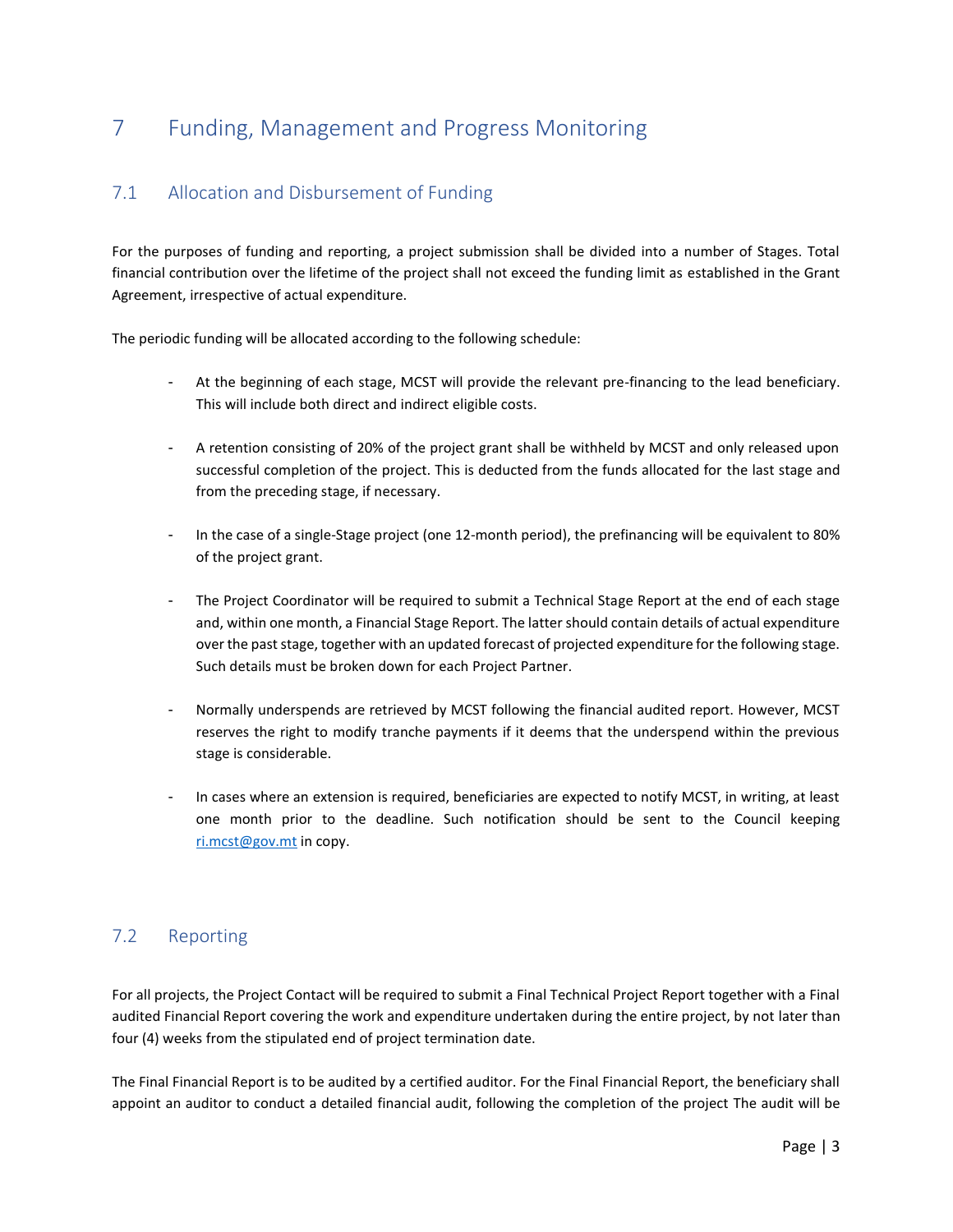performed in line with the auditors checklist and inventory list provided with the Grant Agreement. The audit will consist of, at least, the following checks:

- (i) Accounts
- (ii) Physical inventory
- (iii) Timesheets and payslips / employee contracts
- (iv) Receipts for all equipment and consumables

The Council reserves the right to appoint an auditor to audit the Project Financial Audit as submitted.

For projects longer than twelve (12) months, the project is to be broken down into two Stages, with the end of Stage 1 and the beginning of Stage 2 coinciding with the mid-point of the project duration. For such projects, there is an additional interim reporting requirement, i.e. an end of Stage Technical report and an end of Stage Financial report. These must be submitted within two (2) weeks of the end of Stage 1.

The Interim Technical and Financial Reports shall contain the following details:

- (i) An account of project activity and achievements over the past stage compared with the originally submitted application.
- (ii) An account of actual expenditure over the past stage compared with the originally submitted budgeted expenditure. All financial reports must be signed by the person responsible for the financial management.
- (iii) An updated forecast of project activity and projected achievements for the following stage.
- (iv) An updated forecast of projected expenditure for the following stage.

The templates provided by the Council should be used to develop the End of Stage Technical and Financial Reports as well as the Final Technical and Financial Reports.

The Council may at any time request supplementary information and documentation on the projects and may request progress meetings. The Council may make such additional enquiries into a project as deemed necessary.

Any required documentation not submitted within Stage reports (interim reporting) or Final Reports, or documentation not submitted within the specified timeframes, may render the whole project ineligible and may result in the Council recovering all funds disbursed across the project.

In the event that a project is found to be in breach of the Grant Agreement or to materially depart from the submitted application, the Council reserve the right to discontinue the award and the applicant may be required to refund the Grant in part or in full. In any such event, the Council may also exclude an applicant from participating in future calls.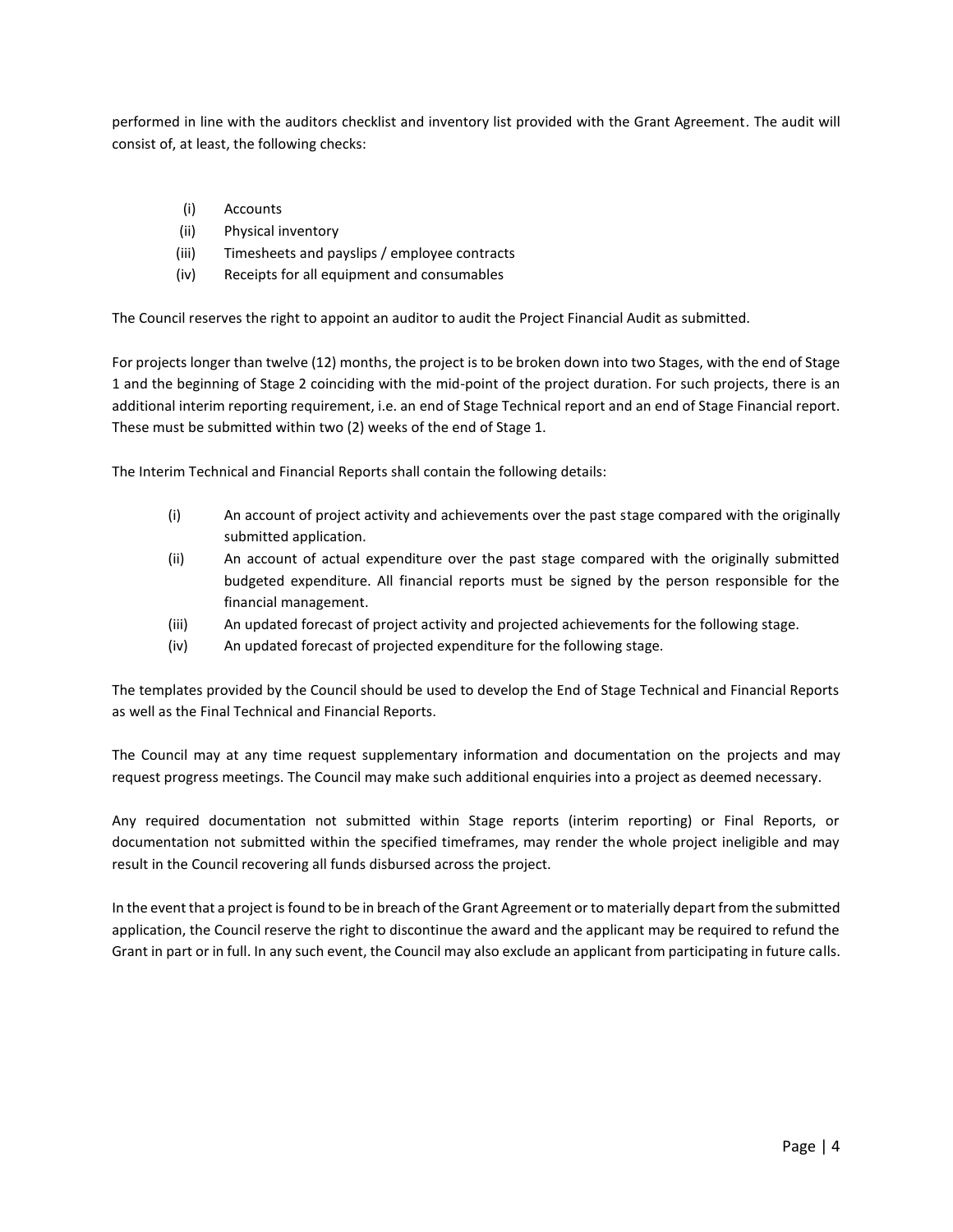## <span id="page-22-0"></span>7.3 Accountability

The Beneficiaries shall keep a specific project bank account and records, clearly distinguishable from their other accounting records. All relevant expenses must be recorded in these accounts. All funding payments by the Council must be deposited in the project bank account.

Eligible expenses must have been determined in accordance with the usual accounting and management principles and practices of the applicant. Direct eligible costs must be backed up with the relevant documentation as specified in the Grant Agreement.

## <span id="page-22-1"></span>7.4 Supervening Circumstances

The Project Contact Point is obliged to immediately advise the Council of any internal or extraneous significant event which might affect the validity or implementation of the project. This obligation applies to the entire period between the submission of the Project Application and the completion of the project.

The Council, at its own discretion, shall either give such directives as it deems necessary for the furtherance of the project or re-assess the project in its entirety accordingly.

Failure on the part of the Project Contact Point to respect this obligation may lead the Council to suspend or terminate funding for the project and request a refund of funds already paid out.

If during the course of a project a partner withdraws from the Project Consortium, the Applicant will immediately advise the Council. In this event, the relevant articles of the Project Consortium Agreement and the National Grant Agreement shall apply.

## <span id="page-22-2"></span>7.5 Default

If the implementation of a project becomes impossible or if the Applicant fails to implement it, the Council shall be entitled to collect refunds of money already paid out.

## <span id="page-22-3"></span>7.6 Interpretation of Rules

This document endeavours to establish comprehensive and unambiguous rules governing participation in this initiative. However, should circumstances arise where the rules are inadequate, unclear, ambiguous or conflicting, the Council shall exercise its discretion in the interpretation of the rules through the setting up of an ad hoc committee.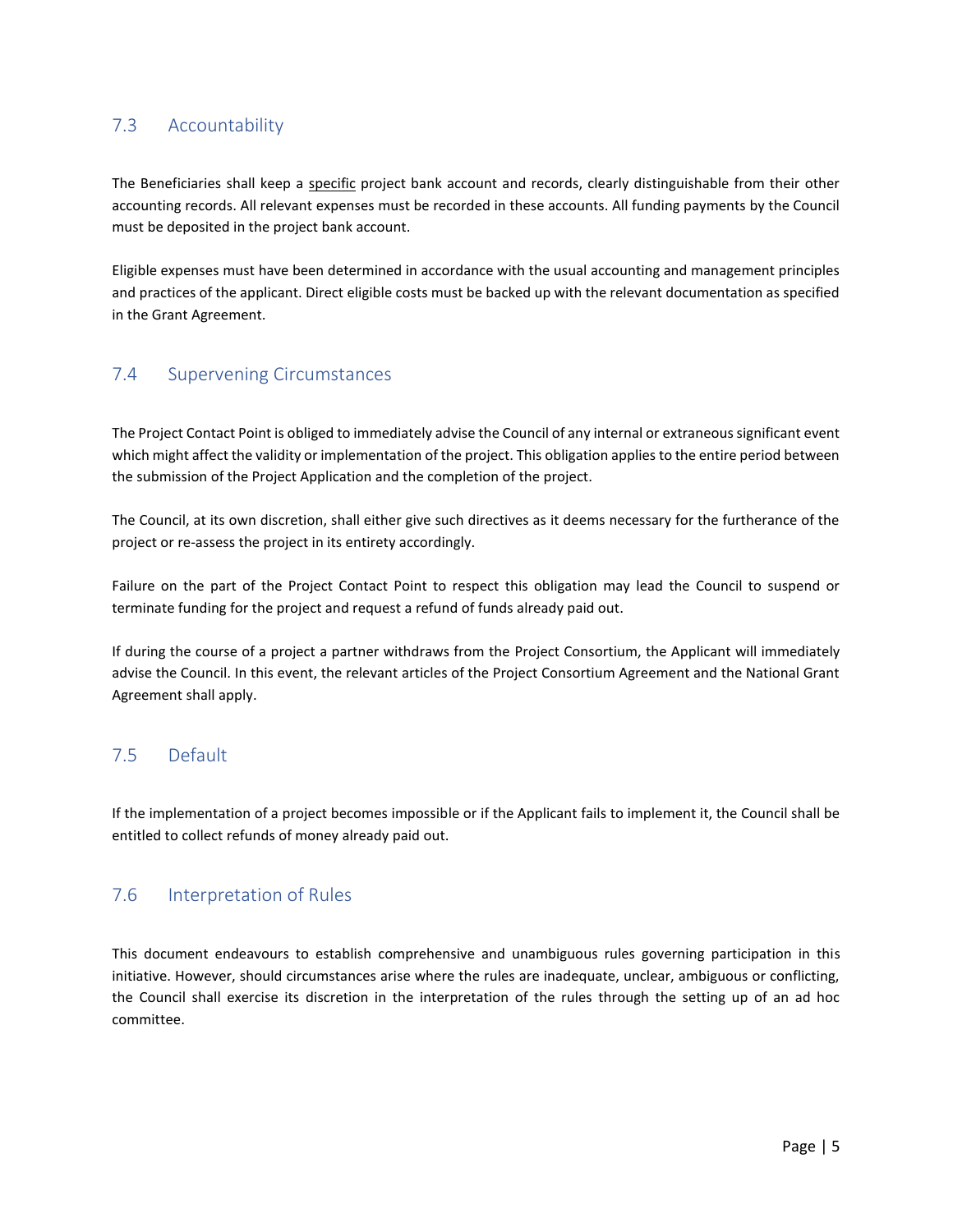## <span id="page-23-0"></span>8 Confidentiality of Submissions

Unless otherwise indicated, all project application submissions except for the abstract shall be treated in strict confidence.

The data collected by the Council via the application for the aid and its subsequent processing by the Council to evaluate data subject's request for aid under the Scheme is in line with:

- i. The Rules for Participation
- ii. Data Protection Act, Chapter 586 of the Laws of Malta and Regulation (EU) 2016/679 of the European Parliament and of the Council of 27 April 2016 on the protection of natural persons with regard to the processing of personal data and on the free movement of such data, and repealing Directive 95/46/EC (General Data Protection Regulation).
- iii. The legitimate basis to process personal data submitted by the data subject by virtue of his/her written application for aid is Regulation 6 (1)(b) of the General Data Protection Regulation ("GDPR"), as 'processing is necessary in order to take steps at the request of the data subject prior to entering into a contract'.

Further information may be found within the Application Form.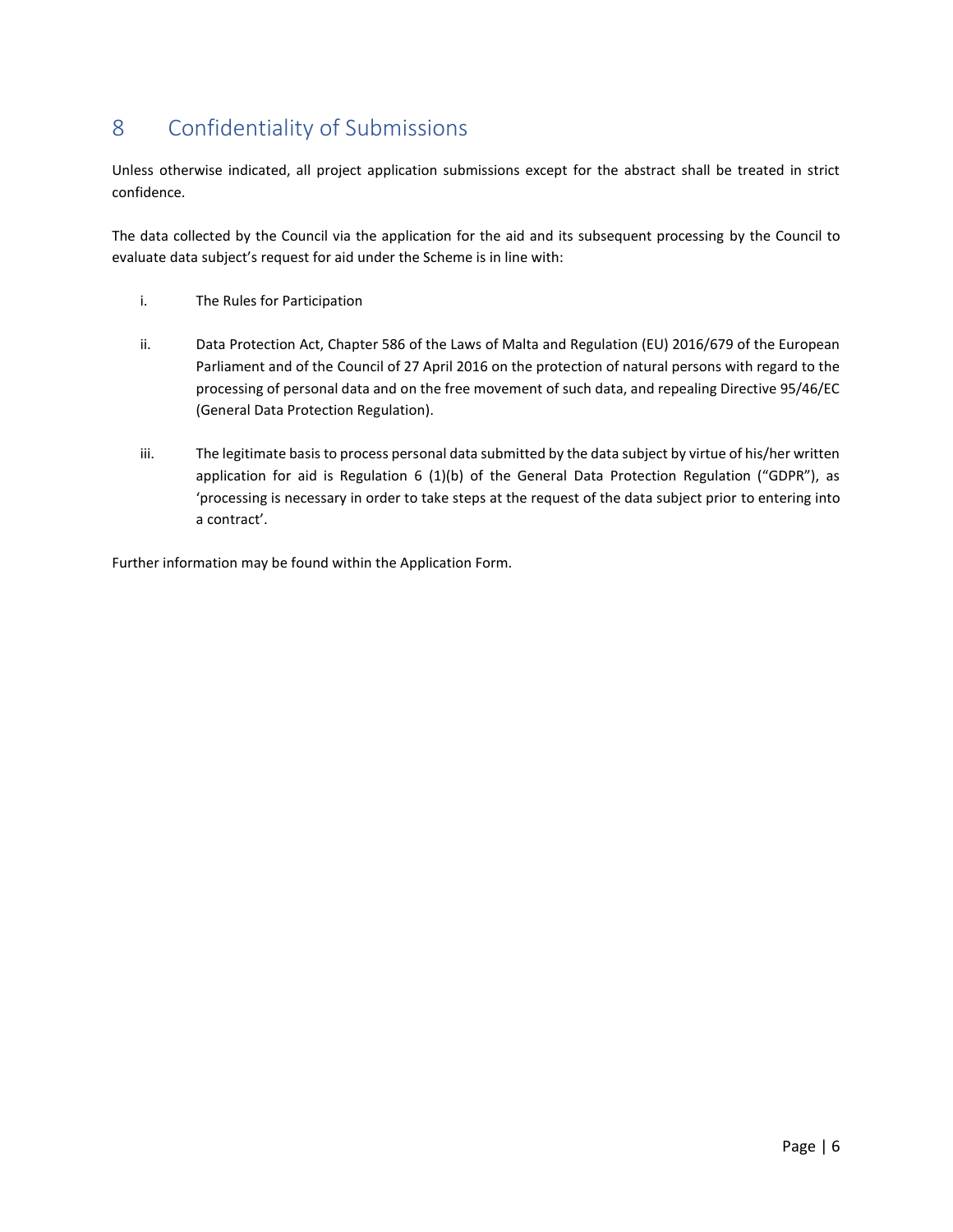## Appendix One

<span id="page-24-0"></span>